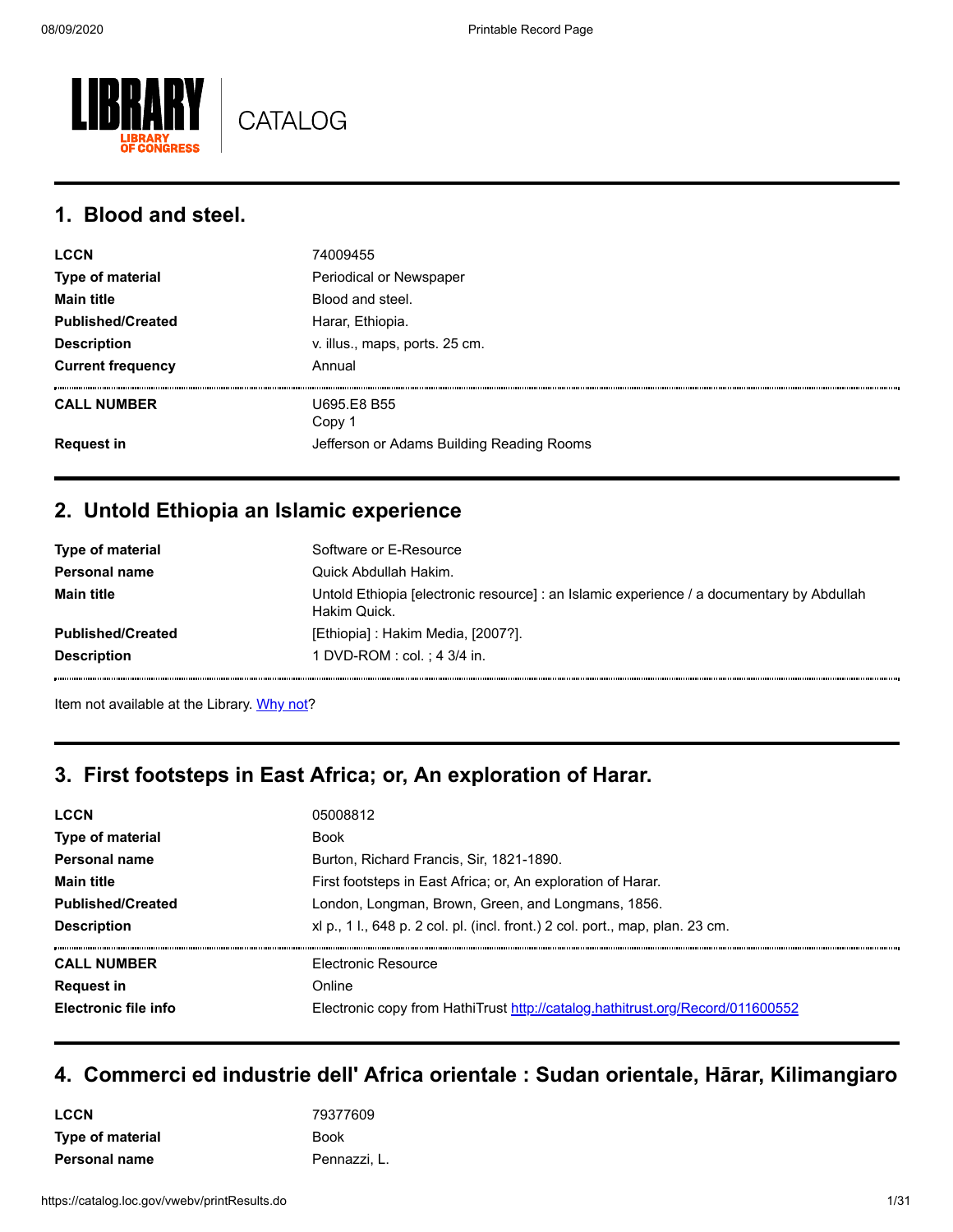| 08/09/2020               | Printable Record Page                                                                                    |  |
|--------------------------|----------------------------------------------------------------------------------------------------------|--|
| <b>Main title</b>        | Commerci ed industrie dell' Africa orientale : Sudan orientale, Hārar, Kilimangiaro / Luigi<br>Pennazzi. |  |
| <b>Published/Created</b> | Napoli: L. Pierro, 1888.                                                                                 |  |
| <b>Description</b>       | 103 p., $[1]$ fold. leaf of plates : map ; 20 cm.                                                        |  |
| <b>Shelf Location</b>    | FLS2016 071117                                                                                           |  |
| <b>CALL NUMBER</b>       | HC563 P46 OVERFLOWJ34                                                                                    |  |
| <b>Request in</b>        | Jefferson or Adams Building Reading Rooms (FLS2)                                                         |  |

## **5. Carta dimostrativa dell' Etiopia.**

| <b>LCCN</b>              | 2009578531                                                                                            |
|--------------------------|-------------------------------------------------------------------------------------------------------|
| <b>Type of material</b>  | Map                                                                                                   |
| Corporate name           | Italy. Esercito. Corpo di stato maggiore.                                                             |
| <b>Main title</b>        | Carta dimostrativa dell' Etiopia.                                                                     |
| <b>Published/Created</b> | [Rome? : Corpo di stato maggiore, 1892?] (Laboratorio foto-litografico del Ministero della<br>Guerra) |
| <b>Description</b>       | $\le$ > maps : col. ; 45 x 68 cm.                                                                     |
| Scale info               | Scale 1:1.000.000.                                                                                    |
| Links                    | http://hdl.loc.gov/loc.gmd/g8330m.g2009578531                                                         |
|                          |                                                                                                       |
| <b>CALL NUMBER</b>       | G8330 s1000 .181                                                                                      |
|                          | Copy 1                                                                                                |
| <b>Request in</b>        | Geography & Map Reading Room (Madison, LMB01)                                                         |
|                          |                                                                                                       |

# **6. Carta dimostrativa della Etiopia, in 6 fogli e 2 aggiunte alla scala di 1 000 000**

| <b>LCCN</b>              | 2009578530                                                                                                                                          |
|--------------------------|-----------------------------------------------------------------------------------------------------------------------------------------------------|
| <b>Type of material</b>  | Map                                                                                                                                                 |
| Corporate name           | Italy. Esercito. Corpo di stato maggiore.                                                                                                           |
| <b>Main title</b>        | Carta dimostrativa della Etiopia, in 6 fogli e 2 aggiunte alla scala di 1 000 000 / compilata dal<br>Capitano di Stato Maggiore Enrico de Chaurand. |
| <b>Published/Created</b> | [Rome?] : Corpo di stato maggiore, 1894 (Laboratorio foto-litografico del Ministero della<br>Guerra)                                                |
| <b>Description</b>       | $\le$ > maps : col. : 45 x 68 cm.                                                                                                                   |
| Scale info               | Scale 1:1,000,000.                                                                                                                                  |
| Links                    | http://hdl.loc.gov/loc.gmd/g8330m.g2009578530                                                                                                       |
| <b>CALL NUMBER</b>       | G8330 s1000 .18<br>Copy 1                                                                                                                           |
| <b>Request in</b>        | Geography & Map Reading Room (Madison, LMB01)                                                                                                       |

# **7. First footsteps in East Africa, or, An exploration of Harar**

| <b>LCCN</b>              | 08037699                                                                                                                              |
|--------------------------|---------------------------------------------------------------------------------------------------------------------------------------|
| Type of material         | <b>Book</b>                                                                                                                           |
| <b>Personal name</b>     | Burton, Richard Francis, Sir, 1821-1890.                                                                                              |
| <b>Main title</b>        | First footsteps in East Africa, or, An exploration of Harar / by Captain Sir Richard F. Burton;<br>edited by his wife, Isabel Burton. |
| <b>Edition</b>           | Memorial ed.                                                                                                                          |
| <b>Published/Created</b> | London: Tylston and Edwards, 1894.                                                                                                    |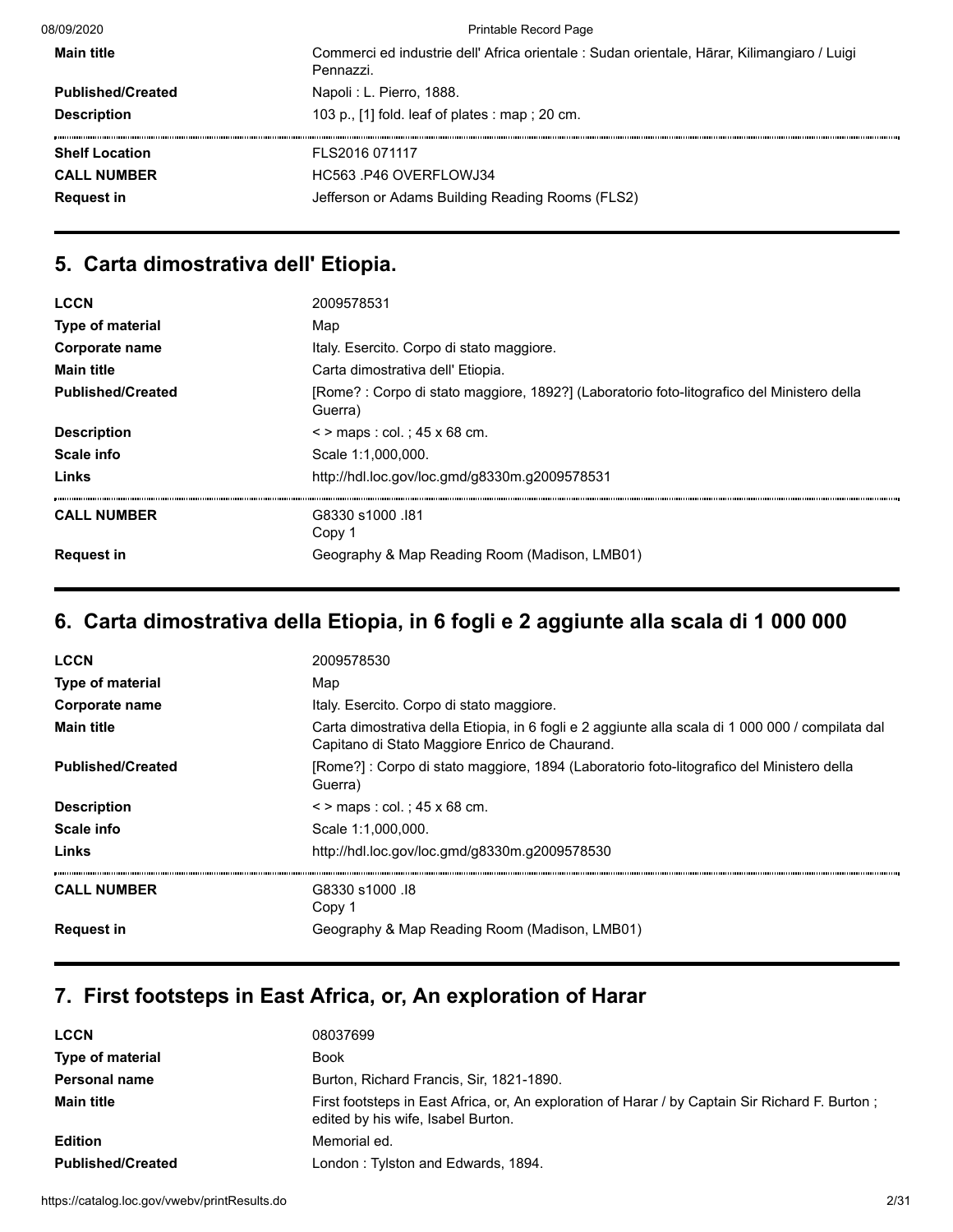| 08/09/2020           | <b>Printable Record Page</b>                                                                                     |
|----------------------|------------------------------------------------------------------------------------------------------------------|
| <b>Description</b>   | 2 v. : ill. (chiefly col.) ; 22 cm.                                                                              |
| Links                | Volume 1 http://hdl.loc.gov/loc.gdc/gdclccn.08037699v1<br>Volume 2 http://hdl.loc.gov/loc.gdc/gdclccn.08037699v2 |
| <b>CALL NUMBER</b>   | DT401 B972<br>Copy 1                                                                                             |
| <b>Request in</b>    | Jefferson or Adams Building Reading Rooms                                                                        |
| <b>CALL NUMBER</b>   | <b>Flectronic Resource</b>                                                                                       |
| <b>Request in</b>    | Online                                                                                                           |
| Electronic file info | Electronic copy from HathiTrust http://catalog.hathitrust.org/Record/001609737                                   |

# **8. Yameśrāq barañā polis maṣḥét.**

| <b>LCCN</b>              | sf 95091128                                                                                                             |
|--------------------------|-------------------------------------------------------------------------------------------------------------------------|
| Type of material         | Periodical or Newspaper                                                                                                 |
| <b>Main title</b>        | Yameśrāg barañā polis mashét.                                                                                           |
| <b>Published/Created</b> | Harar : Hārar ṭaqlāy gezāt polis yamāstāwaqiyā kefel                                                                    |
| <b>Description</b>       | v.                                                                                                                      |
| <b>Current frequency</b> | Bimonthly                                                                                                               |
| <b>CALL NUMBER</b>       | UNCLASSIFIED S-211 Amhar<br>Set 1<br>For LC holdings information consult African and Middle Eastern Reading Room staff. |
| <b>Request in</b>        | African & Middle Eastern Reading Room (Jefferson, LJ229)                                                                |

# **9. Yaāyar hāyl zénā = IEAF bulletin.**

| <b>LCCN</b>              | 2014212814                                               |
|--------------------------|----------------------------------------------------------|
| Type of material         | Periodical or Newspaper                                  |
| <b>Main title</b>        | Yaāyar hāyl zénā = IEAF bulletin.                        |
| <b>Published/Created</b> | Harar Meda [Ethiopia] : IEAF Directorate of Information  |
| <b>Description</b>       | $v: 33$ cm.                                              |
| <b>CALL NUMBER</b>       | UG635.E8 Y33 Amhar<br>Set 1                              |
| <b>Request in</b>        | African & Middle Eastern Reading Room (Jefferson, LJ229) |
| <b>Older receipts</b>    | Special edition (October 1968)                           |
|                          |                                                          |

# **10. YaOgādén 'Anbasā.**

| <b>LCCN</b>                                   | sf 94094871                                              |      |  |
|-----------------------------------------------|----------------------------------------------------------|------|--|
| <b>Type of material</b>                       | Periodical or Newspaper                                  |      |  |
| <b>Main title</b>                             | YaOgādén 'Anbasā.                                        |      |  |
| <b>Published/Created</b>                      | Harar: Yakefla Toru mastāwagiyā kefel                    |      |  |
| <b>Description</b>                            | volumes                                                  |      |  |
| <b>Current frequency</b>                      | Quarterly                                                |      |  |
| <b>CALL NUMBER</b>                            | UNCLASSIFIED S-30 Amhar<br>Set 1                         |      |  |
| <b>Request in</b>                             | African & Middle Eastern Reading Room (Jefferson, LJ229) |      |  |
| <b>Older receipts</b>                         |                                                          |      |  |
| https://catalog.loc.gov/vwebv/printResults.do |                                                          | 3/31 |  |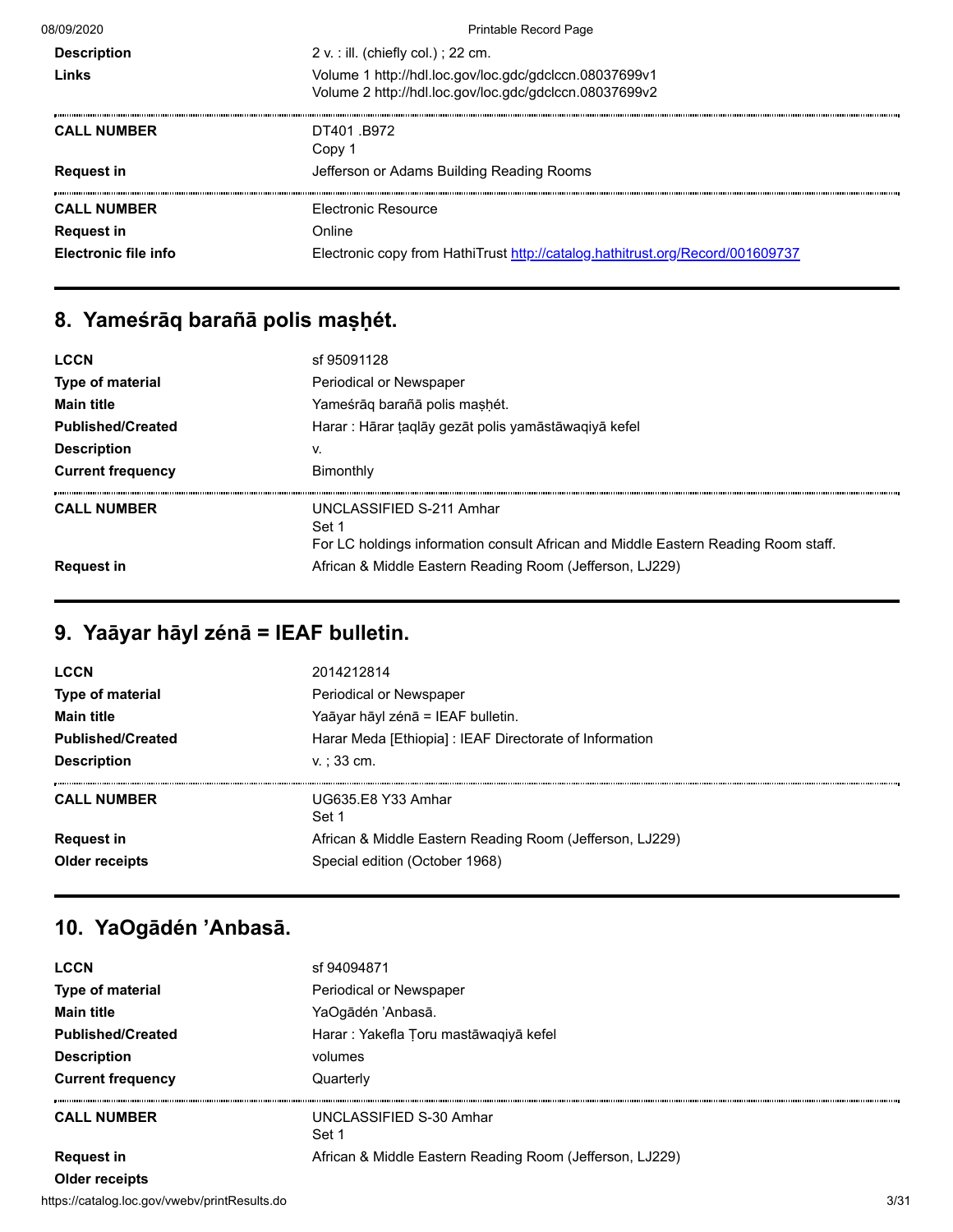amat9 , qweter74 - amat11, qweter83 (1970:Feb. - 1973:Apr.) amat13, qweter90 - amat15, qweter94 (1970:Oct. - 1978:Feb.)

#### **11. Directory of industry: Addis Ababa, Akaki, Debre Zeit, Mojo, Nazreth & Dire Dawa, Harar, Asmara, Gondar & Jimma.**

| <b>LCCN</b>              | 72983336                                                                                                            |
|--------------------------|---------------------------------------------------------------------------------------------------------------------|
| Type of material         | Periodical or Newspaper                                                                                             |
| <b>Main title</b>        | Directory of industry: Addis Ababa, Akaki, Debre Zeit, Mojo, Nazreth & Dire Dawa, Harar,<br>Asmara, Gondar & Jimma. |
| <b>Published/Created</b> | [Addis Ababa] Ethiopian Chamber of Commerce.                                                                        |
| <b>Description</b>       | 28 cm                                                                                                               |
| <b>CALL NUMBER</b>       | HC591.A3 D56<br>Set 1                                                                                               |
| <b>Request in</b>        | Jefferson or Adams Building Reading Rooms                                                                           |
| Older receipts           | 1972:Jan.-1976:Dec.<br>1972:Jan.-1976:Dec.                                                                          |

### **12. YaMadh̲āné ʻĀlam marḥa muyā hulatañā daraǧā temhert bét ʻamatāwi masehét.**

| <b>LCCN</b>               | 2014271074                                                               |
|---------------------------|--------------------------------------------------------------------------|
| <b>Type of material</b>   | Periodical or Newspaper                                                  |
| Corporate name            | Madhāné 'Ālam marha muyā hulatañā darağā temhert bét.                    |
| <b>Main title</b>         | YaMadhāné 'Ālam marņa muyā hulatañā darağā temhert bét 'amatāwi masehét. |
| <b>Published/Produced</b> | Harar : Madhāné 'Ālam                                                    |
| <b>Description</b>        | volumes : illustrations : 32 cm                                          |
| <b>Current frequency</b>  | Annual                                                                   |
| <b>CALL NUMBER</b>        | LG402.M334 M3 Amhar<br>Set 1                                             |
| <b>Request in</b>         | African & Middle Eastern Reading Room (Jefferson, LJ229)                 |
| Older receipts            | vol.3 (1966 - 1967)                                                      |
|                           |                                                                          |

#### **13. Street scene: Harar-High St. leading to market, Abyssinia [Ethiopia]**

| <b>LCCN</b>              | 2014683643                                                                                                                                                                              |
|--------------------------|-----------------------------------------------------------------------------------------------------------------------------------------------------------------------------------------|
| <b>Type of material</b>  | Photograph, Print, or Drawing (Part of Collection)                                                                                                                                      |
| Corporate name           | Bain News Service, publisher.                                                                                                                                                           |
| <b>Main title</b>        | Street scene: Harar-High St. leading to market, Abyssinia [Ethiopia] [graphic].                                                                                                         |
| <b>Published/Created</b> | [no date recorded on caption card]                                                                                                                                                      |
| <b>Description</b>       | 1 negative : glass ; $5 \times 7$ in. or smaller.                                                                                                                                       |
| <b>Rights advisory</b>   | No known restrictions on publication. For more information, see George Grantham Bain<br>Collection - Rights and Restrictions Information https://www.loc.gov/rr/print/res/274 bain.html |
| Links                    | digital file from original neg. http://hdl.loc.gov/loc.pnp/ggbain.03649                                                                                                                 |
| <b>CALL NUMBER</b>       | LC-B2-761-7                                                                                                                                                                             |
| <b>Request in</b>        | Prints & Photographs Reading Room (Madison, LM337)                                                                                                                                      |

## **14. Wanderings in three continents,**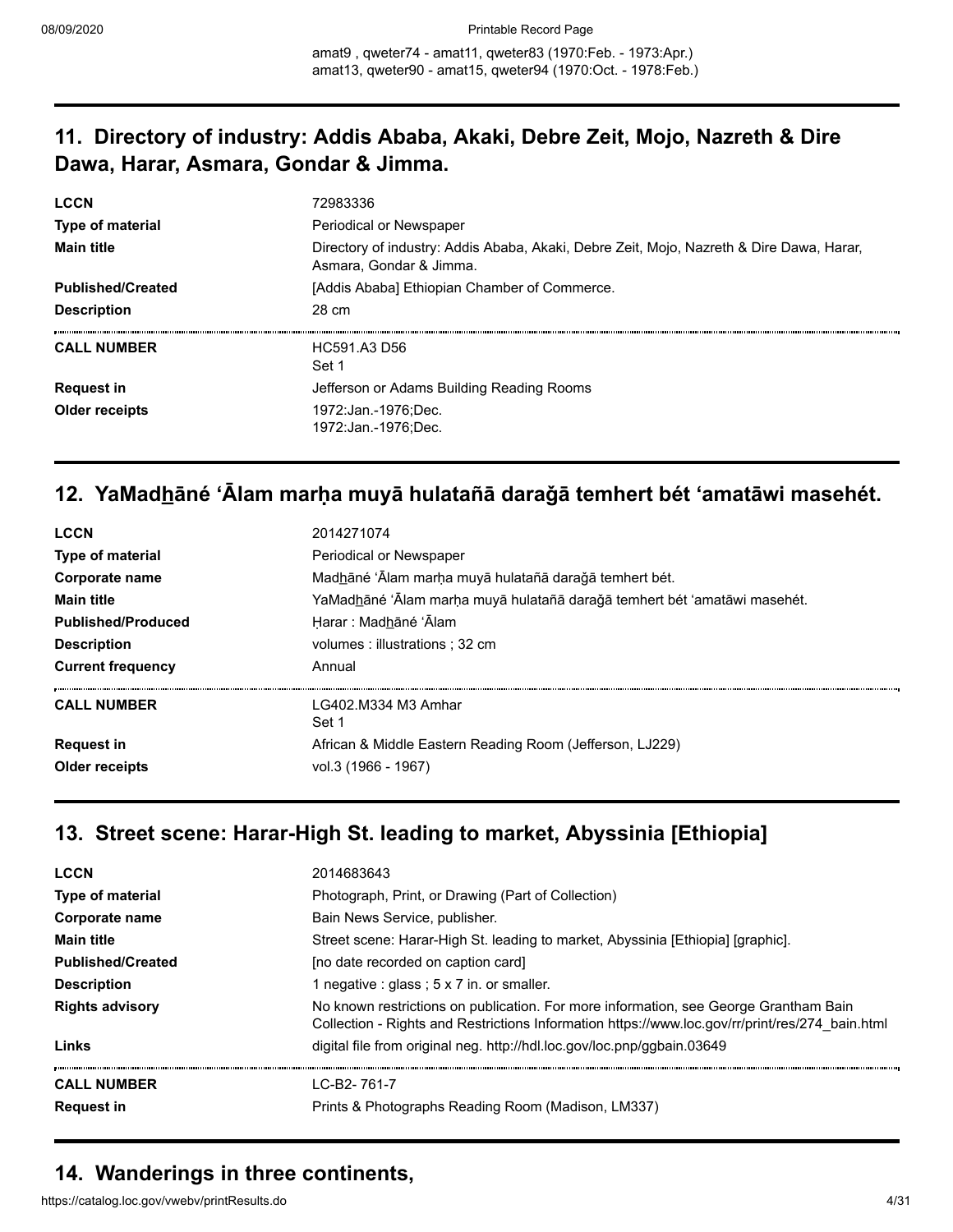| Wanderings in three continents, by the late Captain Sir Richard F. Burton, K.C.M.G. Ed., with a |
|-------------------------------------------------------------------------------------------------|
|                                                                                                 |
|                                                                                                 |
|                                                                                                 |
|                                                                                                 |
|                                                                                                 |
|                                                                                                 |
|                                                                                                 |
|                                                                                                 |
|                                                                                                 |

# **15. De Marseille à Canton: guide du voyageur,**

| <b>LCCN</b>              | 04022911                                                                                                                                                                                        |
|--------------------------|-------------------------------------------------------------------------------------------------------------------------------------------------------------------------------------------------|
| Type of material         | <b>Book</b>                                                                                                                                                                                     |
| Personal name            | Madrolle, Cl[audius] 1870-                                                                                                                                                                      |
| <b>Main title</b>        | De Marseille à Canton: guide du voyageur, par Cl. Madrolle, pub. par le Comité de l'Asie<br>française. Indo-Chine, canal de Suez, Djibouti et Harar, Indes, Ceylan, Siam, Chine<br>méridionale. |
| <b>Published/Created</b> | Paris, Comité Asie française, 1902.                                                                                                                                                             |
| <b>Description</b>       | [382] p. front., fold. plates, maps (partly fold.) fold. plans. 18 cm.                                                                                                                          |
|                          |                                                                                                                                                                                                 |
| <b>CALL NUMBER</b>       | DS525 M2 CABIN BRANCH<br>Copy 1                                                                                                                                                                 |
| <b>Request in</b>        | Jefferson or Adams Building Reading Rooms - STORED OFFSITE                                                                                                                                      |

# **16. Från Habsburgs hårar till Englands flotta,**

| <b>LCCN</b>              | 21005225                                                   |
|--------------------------|------------------------------------------------------------|
| Type of material         | <b>Book</b>                                                |
| <b>Personal name</b>     | Dehlgren, Sten Fredrik, 1881- [from old catalog]           |
| <b>Main title</b>        | Från Habsburgs hårar till Englands flotta,                 |
| <b>Published/Created</b> | Stockholm, A. Bonnier [1917]                               |
| <b>Description</b>       | 216 p., 1 l. illus. (incl. ports.) 19 cm.                  |
| <b>CALL NUMBER</b>       | D640 D3575 CABIN BRANCH<br>Copy 1                          |
| <b>Request in</b>        | Jefferson or Adams Building Reading Rooms - STORED OFFSITE |

# **17. Selected papers on anthropology, travel & exploration.**

| <b>LCCN</b>             | 24004202                                 |
|-------------------------|------------------------------------------|
| <b>Type of material</b> | <b>Book</b>                              |
| <b>Personal name</b>    | Burton, Richard Francis, Sir, 1821-1890. |
| <b>Main title</b>       |                                          |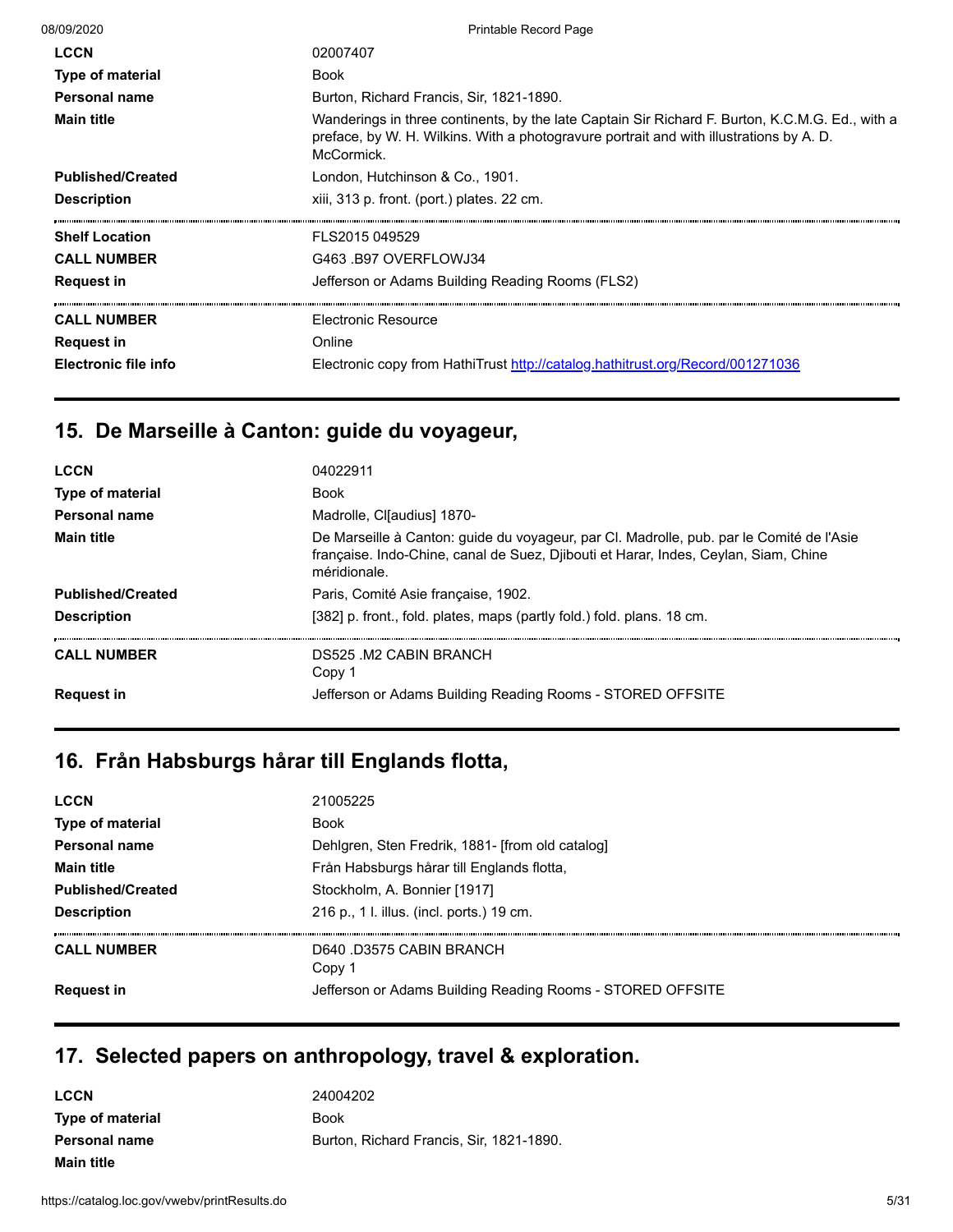08/09/2020 Printable Record Page

|                          | Selected papers on anthropology, travel & exploration. by Sir Richard Burton, K. C. M. G.; now<br>edited with an introduction and occasional notes by N. M. Penzer |
|--------------------------|--------------------------------------------------------------------------------------------------------------------------------------------------------------------|
| <b>Published/Created</b> | London, A. M. Philpot, 1924.                                                                                                                                       |
| <b>Description</b>       | 240 p. 21 cm.                                                                                                                                                      |
| <b>CALL NUMBER</b>       | D7.B96 1924                                                                                                                                                        |

# **18. Selected papers on anthropology, travel & exploration,**

Copy 1 **Request in Request in** Jefferson or Adams Building Reading Rooms

| <b>LCCN</b>              | 26009099                                                                                                                                                        |
|--------------------------|-----------------------------------------------------------------------------------------------------------------------------------------------------------------|
| Type of material         | Book                                                                                                                                                            |
| Personal name            | Burton, Richard Francis, Sir, 1821-1890.                                                                                                                        |
| <b>Main title</b>        | Selected papers on anthropology, travel & exploration, by Sir Richard Burton, K.C.M.G.; now<br>edited with an introduction and occasional notes by N.M. Penzer. |
| <b>Published/Created</b> | New York, McBride, 1924.                                                                                                                                        |
| <b>Description</b>       | 240 p. 23 cm.                                                                                                                                                   |
| <b>CALL NUMBER</b>       | D7.B96 1924a<br>Copy 1                                                                                                                                          |
| <b>Request in</b>        | Jefferson or Adams Building Reading Rooms                                                                                                                       |
|                          |                                                                                                                                                                 |

## **19. The royal Ethiopian children The children of Ras Tafari, who will be crowned King of Abyssinia shortly with much pomp, playing with a companion in the public park at Addis Ababa. Left to right: daughter of the Governor of Karar, Princess Zahai, Crown Prince Asfacu and Prince Hakonnon.**

| <b>LCCN</b>              | 2017652275                                                                                                                                                                                                                                                                                                        |
|--------------------------|-------------------------------------------------------------------------------------------------------------------------------------------------------------------------------------------------------------------------------------------------------------------------------------------------------------------|
| <b>Type of material</b>  | Photograph, Print, or Drawing (Part of Collection)                                                                                                                                                                                                                                                                |
| <b>Main title</b>        | The royal Ethiopian children [graphic]; The children of Ras Tafari, who will be crowned King of<br>Abyssinia shortly with much pomp, playing with a companion in the public park at Addis<br>Ababa. Left to right: daughter of the Governor of Karar, Princess Zahai, Crown Prince Asfacu<br>and Prince Hakonnon. |
| <b>Published/Created</b> | 10/28/30 [28 October 1930]                                                                                                                                                                                                                                                                                        |
| <b>Description</b>       | 1 photograph: gelatin silver print : 21 x 26 cm (8 x 10 in. format)                                                                                                                                                                                                                                               |
| <b>Rights advisory</b>   | Publication may be restricted. For information see "New York World-Telegram & ,"<br>http://www.loc.gov/rr/print/res/076 nyw.html                                                                                                                                                                                  |
| Links                    | digital file from original http://hdl.loc.gov/loc.pnp/ds.11596                                                                                                                                                                                                                                                    |
| <b>CALL NUMBER</b>       | NYWTS - BIOG--Ethiopia, Royal Family--Haile Selassie--Emperor--Family Groups [item]                                                                                                                                                                                                                               |
| <b>Request in</b>        | Prints & Photographs Reading Room (Madison, LM337)                                                                                                                                                                                                                                                                |

## **20. Cinq années de recherches archéologiques en Éthiopie, province du Harar et Éthiopie méridionale.**

| <b>LCCN</b>          | 33008996                                                                                                                       |
|----------------------|--------------------------------------------------------------------------------------------------------------------------------|
| Type of material     | Book                                                                                                                           |
| <b>Personal name</b> | Azaïs, R.P. (François), 1870-                                                                                                  |
| <b>Main title</b>    | Cinq années de recherches archéologiques en Éthiopie, province du Harar et Éthiopie<br>méridionale. Préface par Edmond Pottier |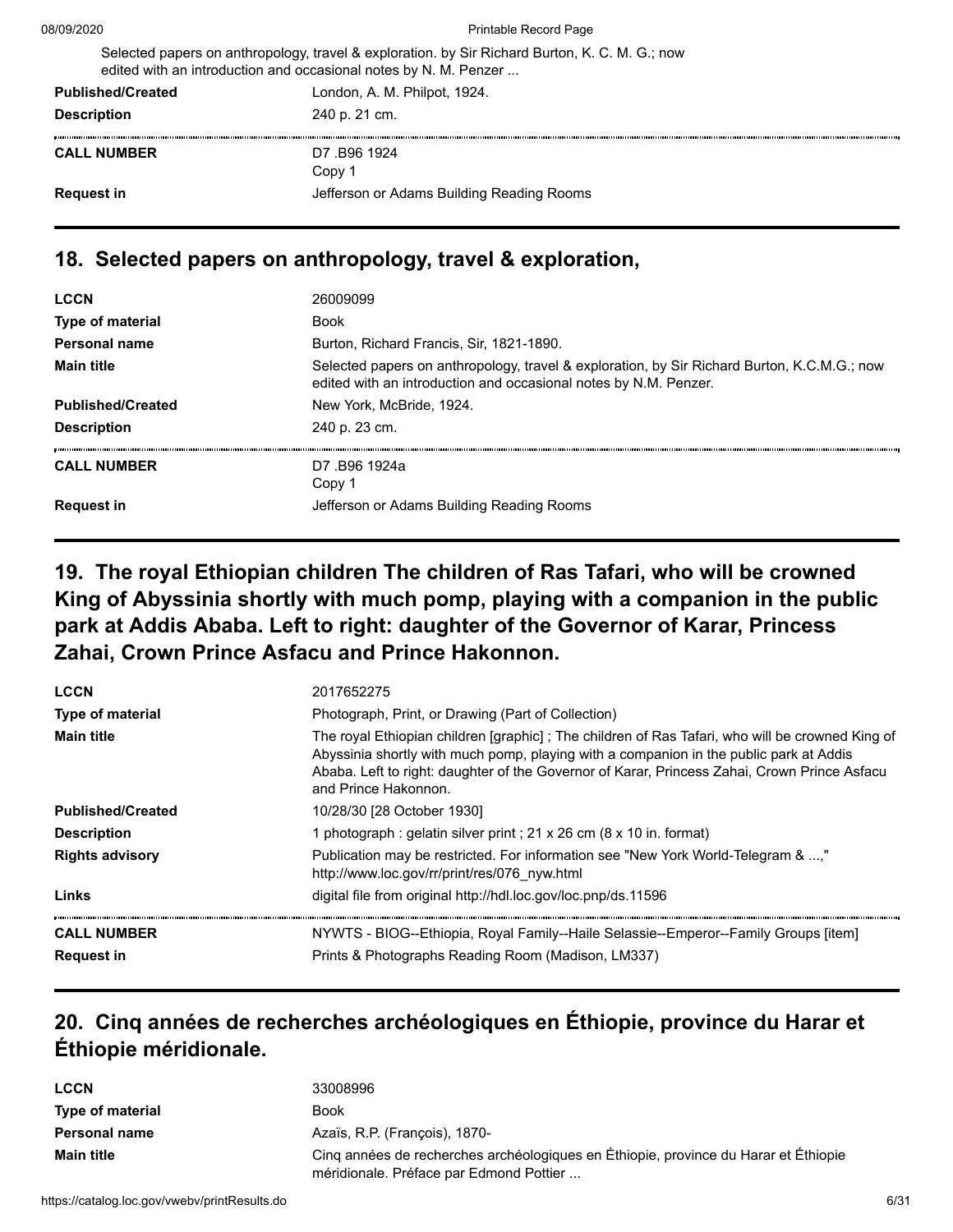| 08/09/2020               | <b>Printable Record Page</b>                                                                                      |
|--------------------------|-------------------------------------------------------------------------------------------------------------------|
| <b>Published/Created</b> | Paris, P. Geuthner, 1931.                                                                                         |
| <b>Description</b>       | xv, 348 p. illus. (incl. plans) ports., fold. map. 28 cm. and atlas (2 p. l., 10 p., CX (i.e. CXI) pl.)<br>30 cm. |
| <b>CALL NUMBER</b>       | DT379 A8 Kane<br>Copy 2                                                                                           |
| <b>Request in</b>        | African & Middle Eastern Reading Room (Jefferson, LJ229)                                                          |
| <b>CALL NUMBER</b>       | DT379 A8 Kane<br>Copy 3                                                                                           |
| <b>Request in</b>        | African & Middle Eastern Reading Room (Jefferson, LJ229)                                                          |
| <b>CALL NUMBER</b>       | DT379 .A8<br>Copy 1                                                                                               |
| <b>Request in</b>        | Jefferson or Adams Building Reading Rooms                                                                         |

# **21. Documenti arabi per la storia dell'Etiopia.**

| <b>LCCN</b><br><b>Type of material</b><br><b>Main title</b><br><b>Published/Created</b><br><b>Description</b> | ac 35001197<br><b>Book</b><br>Documenti arabi per la storia dell'Etiopia.<br>Roma : G. Bardi, tipografo della R. Accademia nazionale dei Lincei, 1931.<br>p. [37]-101; 31 cm. |
|---------------------------------------------------------------------------------------------------------------|-------------------------------------------------------------------------------------------------------------------------------------------------------------------------------|
| <b>CALL NUMBER</b>                                                                                            | AS222 .R645 ser. 6, vol. 4, fasc. 2 Kane<br>Copy 1                                                                                                                            |
| <b>Request in</b>                                                                                             | African & Middle Eastern Reading Room (Jefferson, LJ229)                                                                                                                      |

# **22. Studi etiopici ...**

| <b>LCCN</b>              | 36010710                                  |
|--------------------------|-------------------------------------------|
| <b>Type of material</b>  | <b>Book</b>                               |
| <b>Personal name</b>     | Cerulli, Enrico.                          |
| <b>Main title</b>        | Studi etiopici                            |
| <b>Published/Created</b> | Roma, Istituto per l'Oriente, 1938-       |
| <b>Description</b>       | v. map. 25 cm.                            |
| <b>CALL NUMBER</b>       | PL8021.E8 C4<br>Copy 1                    |
| <b>Request in</b>        | Jefferson or Adams Building Reading Rooms |
|                          |                                           |

# **23. Panorama del Harar, politico, economico, agricolo;**

| <b>LCCN</b>              | 45046091                                           |
|--------------------------|----------------------------------------------------|
| <b>Type of material</b>  | <b>Book</b>                                        |
| <b>Personal name</b>     | Pigli, Mario, 1905-                                |
| <b>Main title</b>        | Panorama del Harar, politico, economico, agricolo; |
| <b>Published/Created</b> | Roma [T.A.T.] 1937.                                |
| <b>Description</b>       | 2 p.l., 50 p., 1 l. plates (1 double) 25 cm.       |
| <b>CALL NUMBER</b>       | DT390.H3 P5 CABIN BRANCH                           |
|                          | Copy 1                                             |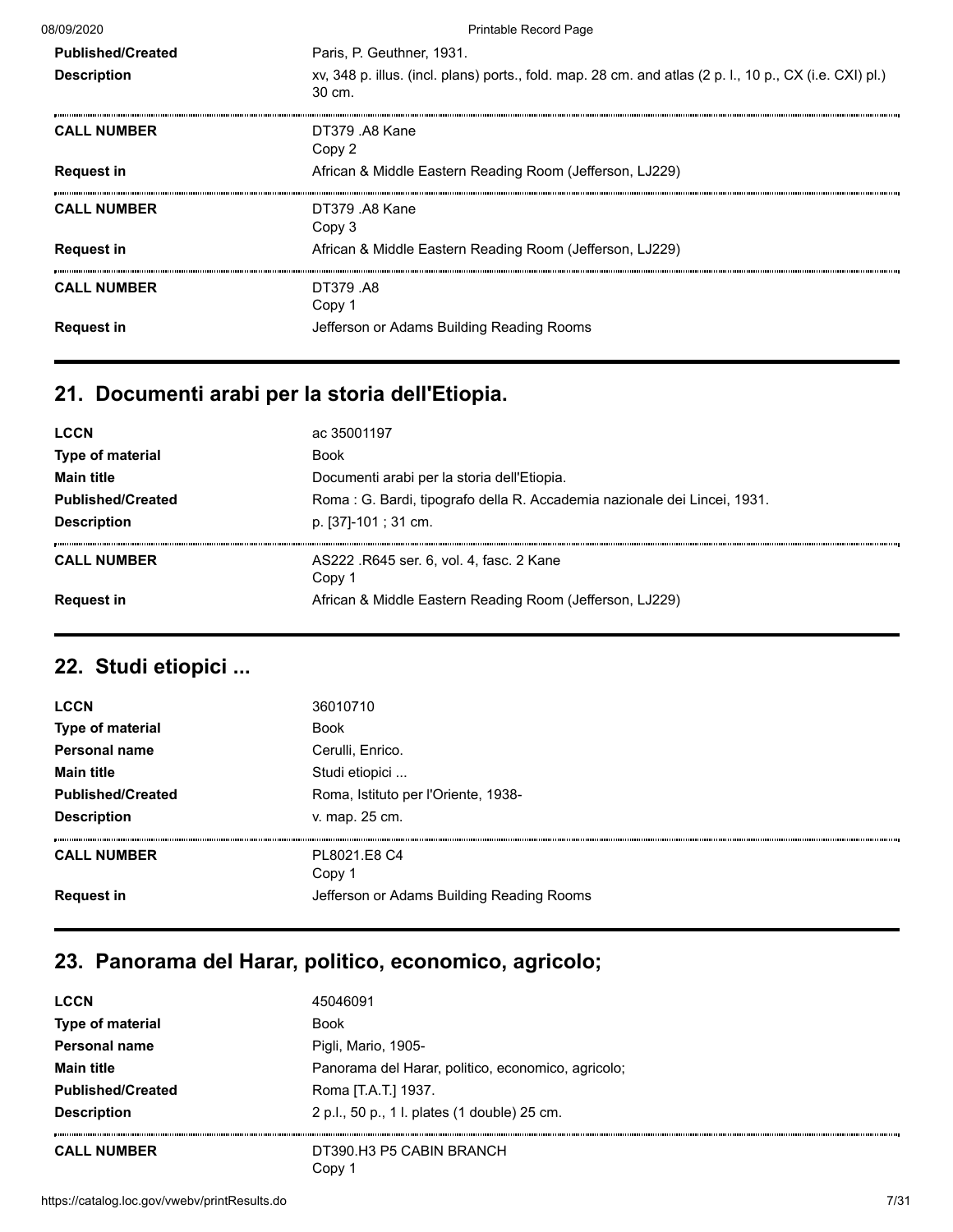## **24. Guida amministrativa e delle attivita' economiche dell' impero Africa orientale italiana : Governatorato de Addis-Abeba, governi dell' Amara, Eritrea, Galla-Sidama, Harar, Somalia.**

| <b>LCCN</b><br><b>Type of material</b> | 43045778<br>Periodical or Newspaper                                                                                                                                                     |
|----------------------------------------|-----------------------------------------------------------------------------------------------------------------------------------------------------------------------------------------|
| <b>Main title</b>                      | Guida amministrativa e delle attivita' economiche dell' impero Africa orientale italiana :<br>Governatorato de Addis-Abeba, governi dell' Amara, Eritrea, Galla-Sidama, Harar, Somalia. |
| <b>Published/Created</b>               | Torino: Officine Grafiche Editrici V.M. Briscioli,                                                                                                                                      |
| <b>Publication history</b>             | 1938/1939.                                                                                                                                                                              |
| <b>Description</b>                     | $v: 28 \, \text{cm}$ .                                                                                                                                                                  |
| <b>CALL NUMBER</b>                     | <b>HC561 G8</b><br>Set 1                                                                                                                                                                |
| <b>Request in</b>                      | Jefferson or Adams Building Reading Rooms                                                                                                                                               |
| Older receipts                         | v.16-v.17 (1938-1939)<br>v.16-v.17 (1938-1939)                                                                                                                                          |

## **25. Il regime delle terre nel Governo del Harar; studio del Consigliere di governo dott. Enrico Brotto.**

| <b>LCCN</b>              | ltf91007494                                                                                            |
|--------------------------|--------------------------------------------------------------------------------------------------------|
| <b>Type of material</b>  | <b>Book</b>                                                                                            |
| Personal name            | Harar. [from old catalog]                                                                              |
| <b>Main title</b>        | Il regime delle terre nel Governo del Harar; studio del Consigliere di governo dott. Enrico<br>Brotto. |
| <b>Published/Created</b> | Addis Abeba, Servizio tip. governo generale, XVII, [i.e. 1939]                                         |
| <b>Description</b>       | 114 p.                                                                                                 |
| <b>CALL NUMBER</b>       | 4JQ 92 FT MEADE<br>Copy 1                                                                              |
| <b>Request in</b>        | Jefferson or Adams Building Reading Rooms - STORED OFFSITE                                             |
|                          |                                                                                                        |

## **26. Dizionario della lingua galla, con brevi nozioni grammaticali**

| <b>LCCN</b>              | 2004482160                                                                                                                                                   |
|--------------------------|--------------------------------------------------------------------------------------------------------------------------------------------------------------|
| <b>Type of material</b>  | <b>Book</b>                                                                                                                                                  |
| Personal name            | Gaetano, da Thiene, padre.                                                                                                                                   |
| <b>Main title</b>        | Dizionario della lingua galla, con brevi nozioni grammaticali / P. Gaetano da Thiene; opera<br>compilata sugli scritti editi ed inediti di Andrea Jarosseau. |
| <b>Published/Created</b> | Harar: Vicariato apostolico, 1939.                                                                                                                           |
| <b>Description</b>       | $k, 340, 153 p.$ : map; 21 cm.                                                                                                                               |
| <b>CALL NUMBER</b>       | PJ2471.4 .G34 1939 Kane<br>Copy 1                                                                                                                            |
| <b>Request in</b>        | African & Middle Eastern Reading Room (Jefferson, LJ229)                                                                                                     |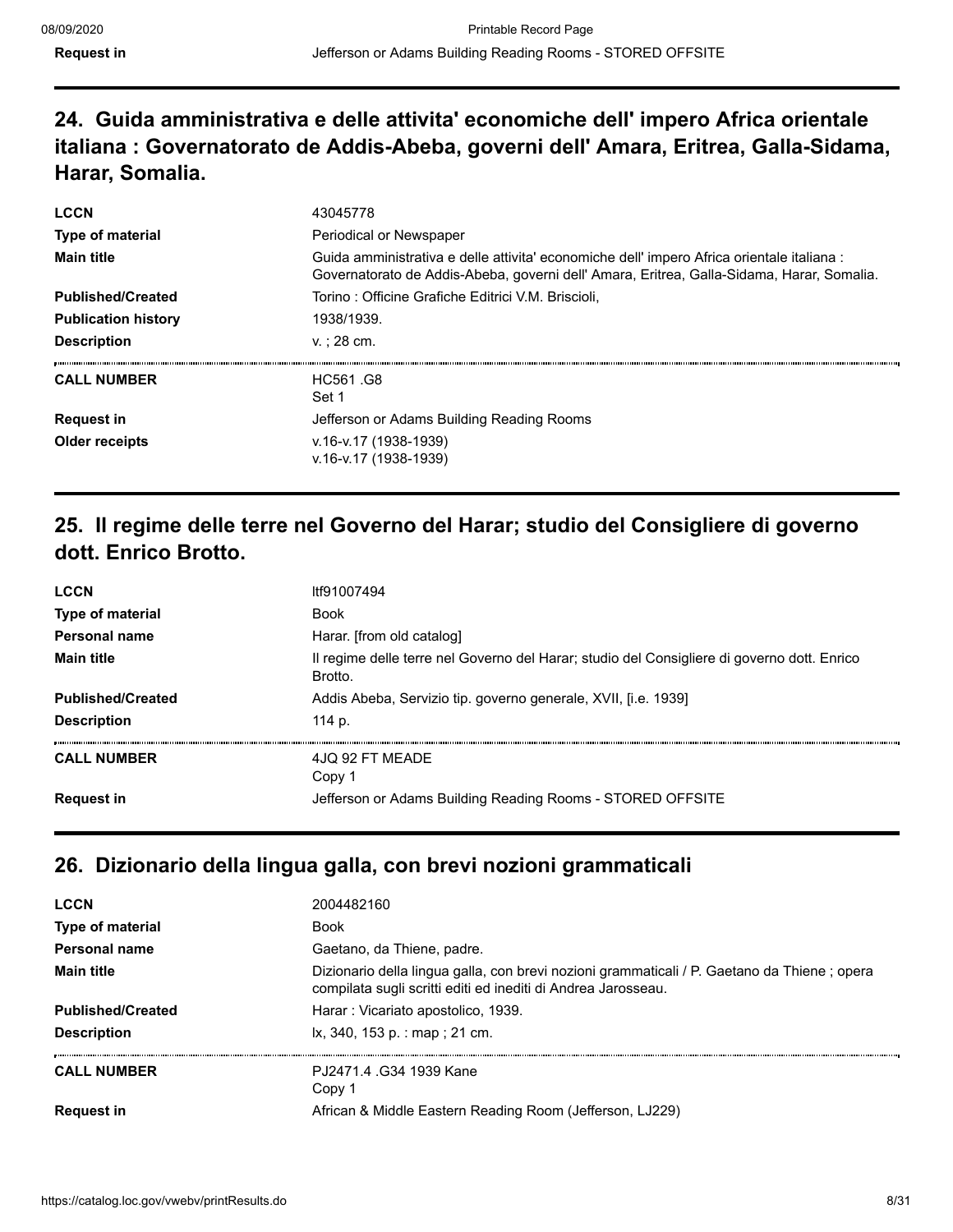## **27. Politica economica imperiale con particolare riguardo all'A.O.I.**

| <b>LCCN</b>              | 45053685                                                                       |
|--------------------------|--------------------------------------------------------------------------------|
| Type of material         | Book                                                                           |
| Personal name            | Poggio, Carlo, 1898-                                                           |
| <b>Main title</b>        | Politica economica imperiale con particolare riguardo all'A.O.I.               |
| <b>Published/Created</b> | Harar (A.O.I.) [Alessandria (Italia) Stabilimento tipografico E. Grasso] 1939. |
| <b>Description</b>       | 244, [2] p. illus. (map) 22 cm.                                                |
| <b>CALL NUMBER</b>       | HC567 F3 P6 CABIN BRANCH<br>Copy 1                                             |
| <b>Request in</b>        | Jefferson or Adams Building Reading Rooms - STORED OFFSITE                     |

#### **28. L'Harar,**

| <b>LCCN</b>              | 41017470                                                        |
|--------------------------|-----------------------------------------------------------------|
| Type of material         | <b>Book</b>                                                     |
| <b>Personal name</b>     | Santagata, Fernando. [from old catalog]                         |
| <b>Main title</b>        | L'Harar, territorio di pace e di civiltà.                       |
| <b>Published/Created</b> | [Milano] Garzanti [1940]                                        |
| <b>Description</b>       | 5 p.l., [3]-363 p., 1 l. plates (1 fold., incl. diagrs.) 23 cm. |
| <b>CALL NUMBER</b>       | DT390.H3 S25 CABIN BRANCH<br>Copy 1                             |
| <b>Request in</b>        | Jefferson or Adams Building Reading Rooms - STORED OFFSITE      |

#### **29. Hararino, ricerche e studi geografici.**

| <b>LCCN</b>              | 48030583                                                    |
|--------------------------|-------------------------------------------------------------|
| Type of material         | <b>Book</b>                                                 |
| Personal name            | Scarin, Emilio.                                             |
| <b>Main title</b>        | Hararino, ricerche e studi geografici.                      |
| <b>Published/Created</b> | Firenze, G. C. Sansoni, 1942.                               |
| <b>Description</b>       | 231 p. plates (1 fold.) maps (part fold., part col.) 26 cm. |
| <b>Shelf Location</b>    | FLM2015 106538                                              |
| <b>CALL NUMBER</b>       | GB361.S57 S3 OVERFLOWJ34                                    |
| <b>Request in</b>        | Jefferson or Adams Building Reading Rooms (FLM2)            |
|                          |                                                             |

#### **30. The case of European Jews,**

| <b>LCCN</b>              | 43007301                                         |
|--------------------------|--------------------------------------------------|
| <b>Type of material</b>  | <b>Book</b>                                      |
| Personal name            | Fuernberg, Hermann.                              |
| <b>Main title</b>        | The case of European Jews, by Hermann Fuernberg. |
| <b>Published/Created</b> | [New York, 1943]                                 |
| <b>Description</b>       | $[20]$ p. map. 22 cm.                            |
| <b>CALL NUMBER</b>       | DS141 F84<br>Copy                                |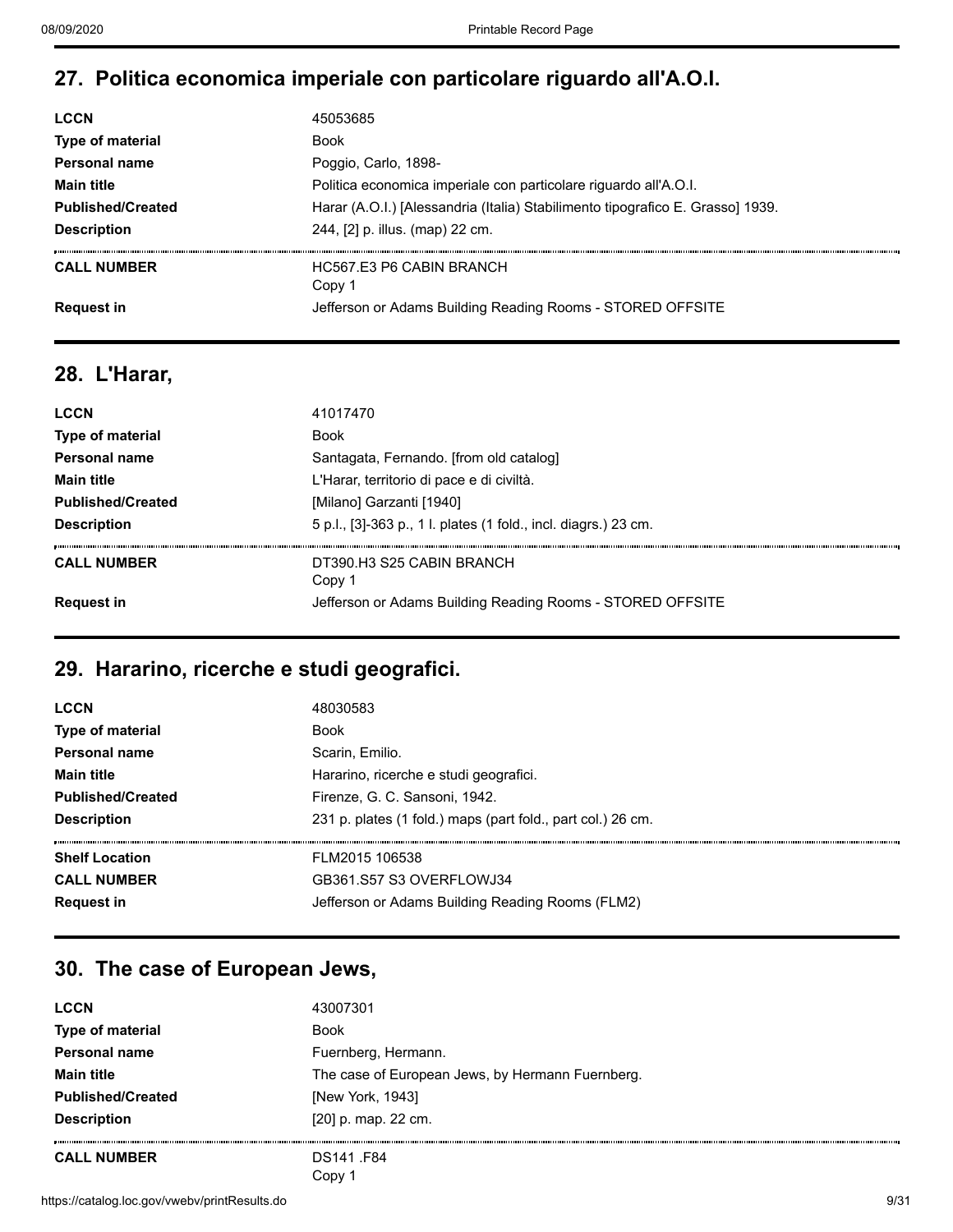| <b>Description</b><br>4, 95 p. : ill. ; 22 cm.                                                                             |  |
|----------------------------------------------------------------------------------------------------------------------------|--|
| <b>CALL NUMBER</b><br>Microfiche 96/58608<br>African & Middle Eastern Reading Room (Jefferson, LJ229)<br><b>Request in</b> |  |

#### **32. Zénā ḥeywatu Laleʻul Makonen Masfena Ḥārar**

| <b>LCCN</b>                             | 97982542                                                                                         |
|-----------------------------------------|--------------------------------------------------------------------------------------------------|
| Type of material                        | Book                                                                                             |
| Personal name                           | Yāréd Gabra Mikā'él.                                                                             |
| <b>Main title</b>                       | Zénā heywatu Lale'ul Makonen Masfena Hārar / taşāfa kaYāréd Gabra Mikā'él.                       |
| <b>Published/Created</b>                | [s.l. : s.n.] 1949 [1957] ('Adis 'Ababā] : Tenśā'é zagubā'é mātamiyā bét)                        |
| <b>Description</b>                      | 37 p. : 17 cm.                                                                                   |
| <b>CALL NUMBER</b><br><b>Request in</b> | UNCLASSIFIED 106 (H) Amhar<br>Copy 1<br>African & Middle Eastern Reading Room (Jefferson, LJ229) |

#### **33. An ethnographic summary of the Ethiopian provinces of Harar and Sidamo,**

| <b>LCCN</b>              | 77022009                                                                              |
|--------------------------|---------------------------------------------------------------------------------------|
| <b>Type of material</b>  | <b>Book</b>                                                                           |
| Personal name            | Jureidini, Paul A. [from old catalog]                                                 |
| <b>Main title</b>        | An ethnographic summary of the Ethiopian provinces of Harar and Sidamo,               |
| <b>Published/Created</b> | Washington, Counterinsurgency Information Analysis Center, American University, 1964. |
| <b>Description</b>       | 31 l. illus. maps. 29 cm.                                                             |
| <b>CALL NUMBER</b>       | GN650 J87<br>Copy 1                                                                   |
| <b>Request in</b>        | Jefferson or Adams Building Reading Rooms                                             |

## **34. A survey of milk production and marketing practices in Harar Province, Ethiopia.**

| <b>LCCN</b>              | 72983322                                                                         |
|--------------------------|----------------------------------------------------------------------------------|
| Type of material         | Book                                                                             |
| Personal name            | Wells, Milton.                                                                   |
| <b>Main title</b>        | A survey of milk production and marketing practices in Harar Province, Ethiopia. |
| <b>Published/Created</b> | Dire Dawa, Ethiopia, College of Agriculture, Haile Sellassie I University, 1965. |
| <b>Description</b>       | 14 l. illus. 28 cm.                                                              |
|                          |                                                                                  |

https://catalog.loc.gov/vwebv/printResults.do 10/31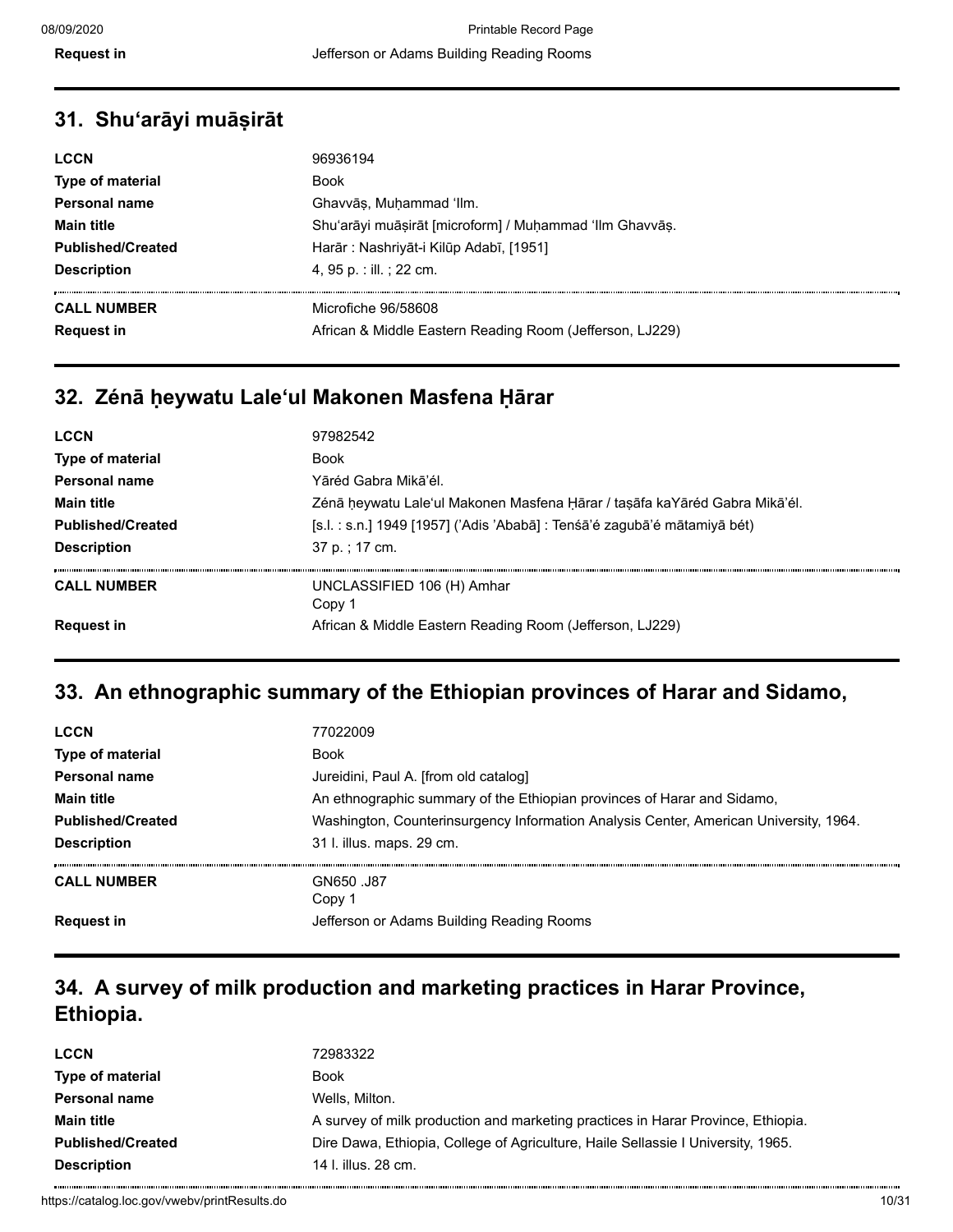## **35. Farm organization, Terre and Galmo villages, Harar Province,**

| 72983323                                                                                                        |
|-----------------------------------------------------------------------------------------------------------------|
| <b>Book</b>                                                                                                     |
| Davis, K. C.                                                                                                    |
| Farm organization, Terre and Galmo villages, Harar Province, by K. C. Davis, Ahmed<br>Mohamed [and] W. A. Wayt. |
| Dire Dawa, Imperial Ethiopian College of Agricultural and Mechanical Arts, 1965.                                |
| 37, [11] p. illus. 22 cm.                                                                                       |
| S473.E82 H33 FT MEADE<br>Copy 1                                                                                 |
| Jefferson or Adams Building Reading Rooms - STORED OFFSITE                                                      |
|                                                                                                                 |

# **36. Land tenure in Bate, Alemaya Mikitil-Woreda, Harar.**

| <b>LCCN</b>              | 72980031                                                                         |
|--------------------------|----------------------------------------------------------------------------------|
| Type of material         | <b>Book</b>                                                                      |
| <b>Personal name</b>     | Demissie Gebre Michael.                                                          |
| <b>Main title</b>        | Land tenure in Bate, Alemaya Mikitil-Woreda, Harar.                              |
| <b>Published/Created</b> | Dire Dawa, Imperial Ethiopian College of Agricultural and Mechanical Arts, 1966. |
| <b>Description</b>       | 31 p. illus. 22 cm.                                                              |
| <b>CALL NUMBER</b>       | HD1021.E83 H33<br>Copy 1                                                         |
| <b>Request in</b>        | Jefferson or Adams Building Reading Rooms                                        |
|                          |                                                                                  |

## **37. First footsteps in East Africa.**

| <b>LCCN</b>              | 66014510                                                                                                |
|--------------------------|---------------------------------------------------------------------------------------------------------|
| Type of material         | <b>Book</b>                                                                                             |
| Personal name            | Burton, Richard Francis, Sir, 1821-1890.                                                                |
| <b>Main title</b>        | First footsteps in East Africa. Edited with an introd. and additional chapters by Gordon<br>Waterfield. |
| <b>Published/Created</b> | New York, Praeger [1966]                                                                                |
| <b>Description</b>       | xii, 320 p. illus., maps, ports. 23 cm.                                                                 |
| <b>CALL NUMBER</b>       | DT401 B97 1966 CABIN BRANCH<br>Copy 1                                                                   |
| <b>Request in</b>        | Jefferson or Adams Building Reading Rooms - STORED OFFSITE                                              |

## **38. First footsteps in East Africa.**

| <b>LCCN</b>             | 66072748                                 |
|-------------------------|------------------------------------------|
| <b>Type of material</b> | Book                                     |
| <b>Personal name</b>    | Burton, Richard Francis, Sir, 1821-1890. |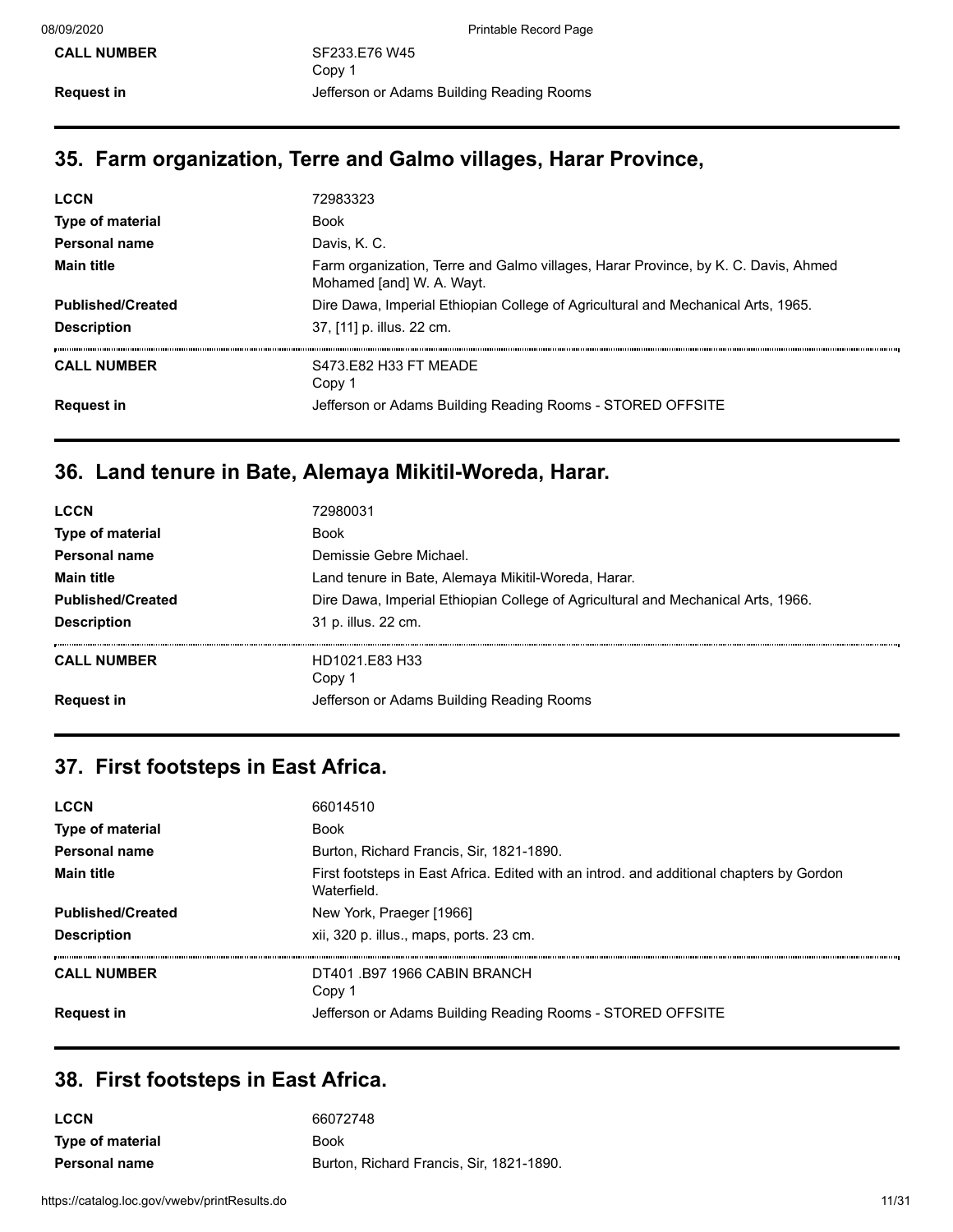| 08/09/2020               | <b>Printable Record Page</b>                                                        |
|--------------------------|-------------------------------------------------------------------------------------|
| <b>Main title</b>        | First footsteps in East Africa.                                                     |
| <b>Edition</b>           | [New ed.] edited with an introduction and additional chapters by Gordon Waterfield. |
| <b>Published/Created</b> | London, Routledge & K. Paul, 1966.                                                  |
| <b>Description</b>       | xiii, 320 p. illus., 4 plates (ports.), maps, table, diagrs. 22 cm.                 |
| <b>CALL NUMBER</b>       | DT401 B97 1966a CABIN BRANCH<br>Copy 1                                              |
| <b>Request in</b>        | Jefferson or Adams Building Reading Rooms - STORED OFFSITE                          |

#### **39. Elephants in Harar Province, Ethiopia,**

| <b>LCCN</b>              | 72983320                                                                          |
|--------------------------|-----------------------------------------------------------------------------------|
| Type of material         | <b>Book</b>                                                                       |
| Personal name            | Beadles, John K., 1931-                                                           |
| <b>Main title</b>        | Elephants in Harar Province, Ethiopia, by John K. Beadles.                        |
| <b>Published/Created</b> | [Dire Dawe, Ethiopia] College of Agriculture, Haile Sellassie I University, 1968. |
| <b>Description</b>       | ii. 9 I. illus. 29 cm.                                                            |
| <b>CALL NUMBER</b>       | QL737.P98 B3<br>Copy 1                                                            |
| <b>Request in</b>        | Jefferson or Adams Building Reading Rooms                                         |

## **40. Progress report on agricultural research activities, College of Agriculture, Haile Sellassie First University.**

| <b>LCCN</b>              | 79298822                                                                                                                                         |
|--------------------------|--------------------------------------------------------------------------------------------------------------------------------------------------|
| <b>Type of material</b>  | <b>Book</b>                                                                                                                                      |
| Corporate name           | Addis Ababa. Haile Sellassie I University. College of Agriculture.                                                                               |
| <b>Main title</b>        | Progress report on agricultural research activities, College of Agriculture, Haile Sellassie First<br>University. [Edited] by Melak H. Mengesha. |
| <b>Published/Created</b> | [Harar?] 1969.                                                                                                                                   |
| <b>Description</b>       | 78 p. illus. 24 cm.                                                                                                                              |
| <b>CALL NUMBER</b>       | S539.E8 A3<br>Copy 1                                                                                                                             |
| <b>Request in</b>        | Jefferson or Adams Building Reading Rooms                                                                                                        |

# **41. The young soldier.**

| <b>LCCN</b>                | 2014212915                                                                         |
|----------------------------|------------------------------------------------------------------------------------|
| <b>Type of material</b>    | Periodical or Newspaper                                                            |
| Uniform title              | Young soldier (Härer, Ethiopia)                                                    |
| <b>Main title</b>          | The young soldier.                                                                 |
| <b>Published/Created</b>   | Harar [Ethiopia]: Military Preparatory Seconday School                             |
| <b>Publication history</b> | July 1969-July 1973.                                                               |
| <b>Description</b>         | volumes : 22-33 cm                                                                 |
| <b>Current frequency</b>   | Annual                                                                             |
| <b>CALL NUMBER</b>         | U695.E8 Y68 Amhar                                                                  |
|                            | Set 1                                                                              |
|                            | For LC holdings information consult African and Middle Eastern Reading Room staff. |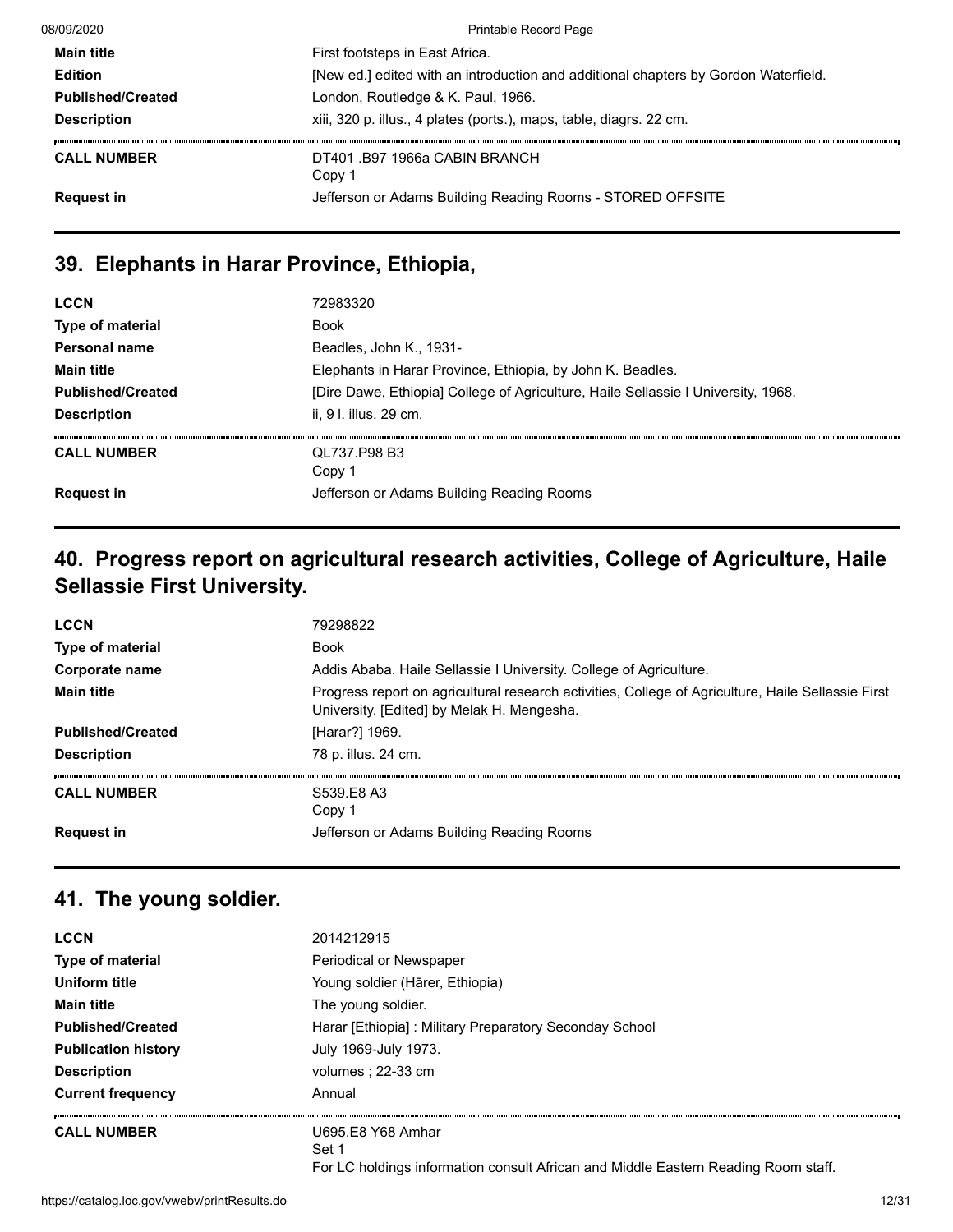### **42. Muziqā baḤarar**

| <b>LCCN</b>              | 97982491                                                                            |
|--------------------------|-------------------------------------------------------------------------------------|
| <b>Type of material</b>  | Book                                                                                |
| <b>Main title</b>        | Muziqā baḤarar / 'azagāǧewā Yašawalul Mangeśtu.                                     |
| <b>Published/Created</b> | [S.l. : s.n.], 1964 [1971 or 1972] ([Harar, Ethiopia] : Kaśāté berhān mātamiyā bét) |
| <b>Description</b>       | 40 p. : ill. : 27 cm.                                                               |
| <b>CALL NUMBER</b>       | UNCLASSIFIED 1212 (H) Amhar<br>Copy 1                                               |
| <b>Request in</b>        | African & Middle Eastern Reading Room (Jefferson, LJ229)                            |

#### **43. Harer.**

| <b>LCCN</b>              | gm 72004009                                   |
|--------------------------|-----------------------------------------------|
| Type of material         | Map                                           |
| <b>Main title</b>        | Harer.                                        |
| <b>Published/Created</b> | [Harar? 1971?]                                |
| <b>Description</b>       | map 63 x 65 cm.                               |
| Scale info               | Scale 1:25,000.                               |
|                          |                                               |
| <b>CALL NUMBER</b>       | G8334.H3 1971 H3<br>Copy 1                    |
| <b>Request in</b>        | Geography & Map Reading Room (Madison, LMB01) |

# **44. 'Agñeto la'aṭā saw maċarašāw mot naw : leb walad tārik**

| 97982423                                                                |
|-------------------------------------------------------------------------|
| Book                                                                    |
| Tebabu Tāyé, author.                                                    |
| 'Agñeto la'aṭā saw maċarašāw mot naw : leb walad tārik / kaŢebabu Tāyé. |
| Harar : Kaśāté berhān mātamiyā bét, 1963 [1971]                         |
| 106 pages : portrait ; 18 cm                                            |
| PJ9269.T38 A8 1971 Amhar<br>Copy 1                                      |
| African & Middle Eastern Reading Room (Jefferson, LJ229)                |
|                                                                         |

## **45. Yanuro ʻenqoqeleš : (leb walad)**

| <b>LCCN</b>              | 97982920                                                                |
|--------------------------|-------------------------------------------------------------------------|
| Type of material         | <b>Book</b>                                                             |
| <b>Personal name</b>     | Kabada Walda Şādeq.                                                     |
| <b>Main title</b>        | Yanuro 'enqoqeleš : (leb walad) / taṣāfa kaKabada Walda Ṣādeq.          |
| <b>Published/Created</b> | [S.l. : s.n.], 1964 [1971 or 1972] (Harar : Kasāté Berhān mātamiyā bét) |
| <b>Description</b>       | 175 p., [5] leaves of plates : ports.; 21 cm.                           |
|                          |                                                                         |

**CALL NUMBER** UNCLASSIFIED 35 (P) Amhar

https://catalog.loc.gov/vwebv/printResults.do 13/31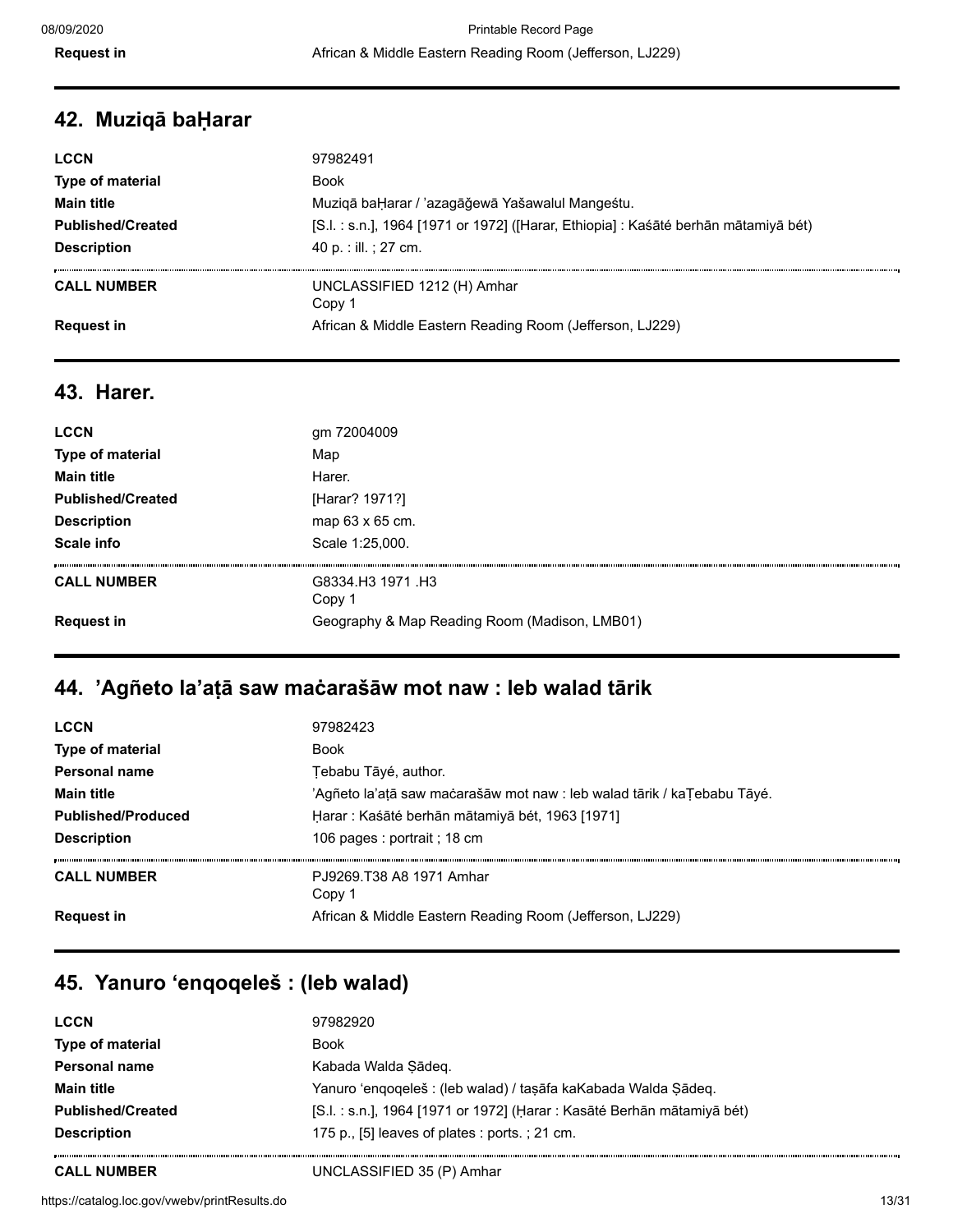#### **46. Selected papers on anthropology, travel & exploration.**

| <b>LCCN</b>              | 72080499                                                                                                                   |
|--------------------------|----------------------------------------------------------------------------------------------------------------------------|
| Type of material         | <b>Book</b>                                                                                                                |
| Personal name            | Burton, Richard Francis, Sir, 1821-1890.                                                                                   |
| <b>Main title</b>        | Selected papers on anthropology, travel & exploration. Now edited with an introd. and<br>occasional notes by N. M. Penzer. |
| <b>Published/Created</b> | New York, B. Blom, 1972.                                                                                                   |
| <b>Description</b>       | 240 p. 21 cm.                                                                                                              |
| <b>CALL NUMBER</b>       | D7.B96 1972<br>Copy 1                                                                                                      |
| <b>Request in</b>        | Jefferson or Adams Building Reading Rooms                                                                                  |
|                          |                                                                                                                            |

### **47. Directory of industry : Addis Ababa, Akaki, Debre Zeit, Mojo, Nazreth, Dire Dawa, Harar Asmara, Gondar & Jimma.**

| <b>LCCN</b>              | 76983536                                                                                                          |
|--------------------------|-------------------------------------------------------------------------------------------------------------------|
| <b>Type of material</b>  | <b>Book</b>                                                                                                       |
| Corporate name           | Ådis Åbabā negd meker bét.                                                                                        |
| <b>Main title</b>        | Directory of industry: Addis Ababa, Akaki, Debre Zeit, Mojo, Nazreth, Dire Dawa, Harar<br>Asmara, Gondar & Jimma. |
| <b>Published/Created</b> | [Addis Ababa]: Ethiopian Chamber of Commerce, 1973.                                                               |
| <b>Description</b>       | iv, 138 p.; 28 cm.                                                                                                |
| <b>CALL NUMBER</b>       | HC591 A32 A3 1973<br>Copy 1                                                                                       |
| <b>Request in</b>        | Jefferson or Adams Building Reading Rooms                                                                         |

#### **48. Department of Animal Sciences research**

| <b>LCCN</b>              | 76983603                                                                                       |
|--------------------------|------------------------------------------------------------------------------------------------|
| <b>Type of material</b>  | <b>Book</b>                                                                                    |
| Corporate name           | Haile Sellassie I University. Department of Animal Sciences.                                   |
| <b>Main title</b>        | Department of Animal Sciences research / by Tsegaye Habte Mariam, department head.             |
| <b>Published/Created</b> | [Harar] : Haile Selassie I University, College of Agriculture, Dept. of Animal Sciences, 1974. |
| <b>Description</b>       | ii. 53 leaves : 28 cm.                                                                         |
| <b>CALL NUMBER</b>       | SF55 F75 A58 1974<br>Copy 1                                                                    |
| <b>Request in</b>        | Jefferson or Adams Building Reading Rooms                                                      |

## **49. The Harar-Dire Dawa road and the "Road-Construction Association" of 1934 : paper submitted to the Historical Society of Ethiopia's conference**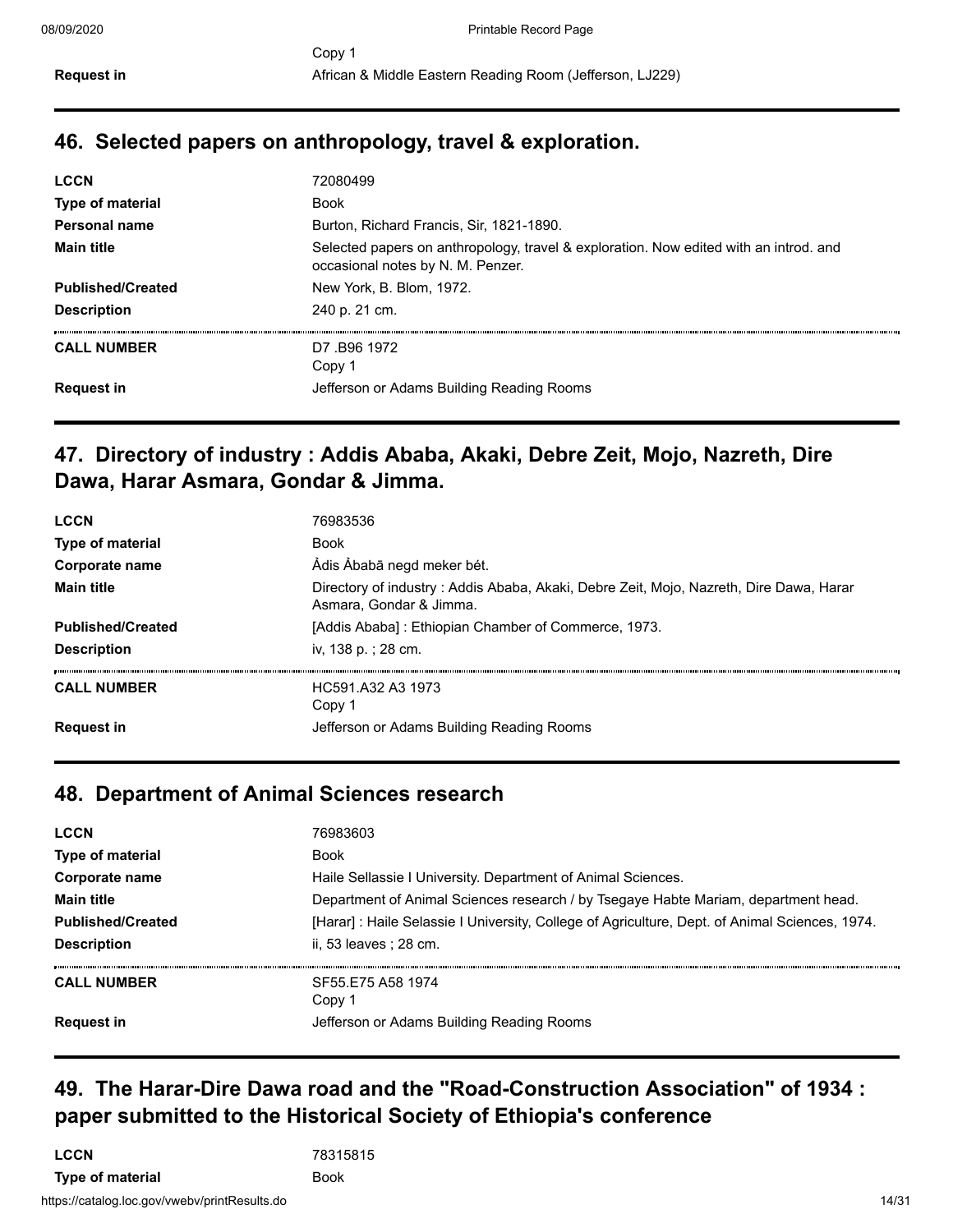08/09/2020 Printable Record Page

| <b>Personal name</b>     | Pankhurst, Richard.                                                                                                                                                   |
|--------------------------|-----------------------------------------------------------------------------------------------------------------------------------------------------------------------|
| <b>Main title</b>        | The Harar-Dire Dawa road and the "Road-Construction Association" of 1934 : paper submitted<br>to the Historical Society of Ethiopia's conference / Richard Pankhurst. |
| <b>Published/Created</b> | Addis Ababa: Pankhurst, 1975.                                                                                                                                         |
| <b>Description</b>       | 16, [9] leaves ; 34 cm.                                                                                                                                               |
| <b>CALL NUMBER</b>       | HE367.E82 P36<br>Copy 1                                                                                                                                               |
| <b>Request in</b>        | Jefferson or Adams Building Reading Rooms                                                                                                                             |
|                          |                                                                                                                                                                       |

# **50. Legende und Geschichte : d. Fatḥ madīnat Harar**

| <b>LCCN</b>              | 79371844                                                                                                       |
|--------------------------|----------------------------------------------------------------------------------------------------------------|
| <b>Type of material</b>  | <b>Book</b>                                                                                                    |
| <b>Personal name</b>     | Yahyá ibn Nasr Allāh.                                                                                          |
| Uniform title            | Fath madīnat Harar. German & Arabic                                                                            |
| <b>Main title</b>        | Legende und Geschichte : d. Fath madīnat Harar / Yahyā Nasrallāh ; hrsg., übers. u. erkl. von<br>Ewald Wagner. |
| <b>Edition</b>           | 1. Aufl.                                                                                                       |
| <b>Published/Created</b> | Mainz: Deutsche Morgenländische Ges.; Wiesbaden: Steiner [in Komm.], 1978.                                     |
| <b>Description</b>       | xiii, 155 p.; 22 cm.                                                                                           |
| <b>ISBN</b>              | 3515027149                                                                                                     |
| <b>CALL NUMBER</b>       | PJ5 .D5 Bd. 44, nr. 3 Kane<br>Copy 2                                                                           |
| <b>Request in</b>        | African & Middle Eastern Reading Room (Jefferson, LJ229)                                                       |
| <b>CALL NUMBER</b>       | PJ5 .D5 Bd. 44, nr. 3<br>Copy 1                                                                                |
| <b>Request in</b>        | Jefferson or Adams Building Reading Rooms                                                                      |

# **51. Afocha : a link between community and administration in Hārar, Ethiopia**

| <b>LCCN</b>              | 78027903                                                                                                        |
|--------------------------|-----------------------------------------------------------------------------------------------------------------|
| Type of material         | <b>Book</b>                                                                                                     |
| <b>Personal name</b>     | Koehn, Peter H.                                                                                                 |
| <b>Main title</b>        | Afocha : a link between community and administration in Hārar, Ethiopia / by Peter Koehn,<br>Sidney R. Waldron. |
| <b>Published/Created</b> | Syracuse, N.Y. : Maxwell School of Citizenship and Public Affairs, Syracuse University, 1978.                   |
| <b>Description</b>       | xii, 120 p. : ill. ; 23 cm.                                                                                     |
| <b>ISBN</b>              | 0915984539:                                                                                                     |
| <b>CALL NUMBER</b>       | HS84.E8 H374 Kane<br>Copy 2                                                                                     |
| <b>Request in</b>        | African & Middle Eastern Reading Room (Jefferson, LJ229)                                                        |
| <b>CALL NUMBER</b>       | HS84.E8 H374 CABIN BRANCH<br>Copy 1                                                                             |
| <b>Request in</b>        | Jefferson or Adams Building Reading Rooms - STORED OFFSITE                                                      |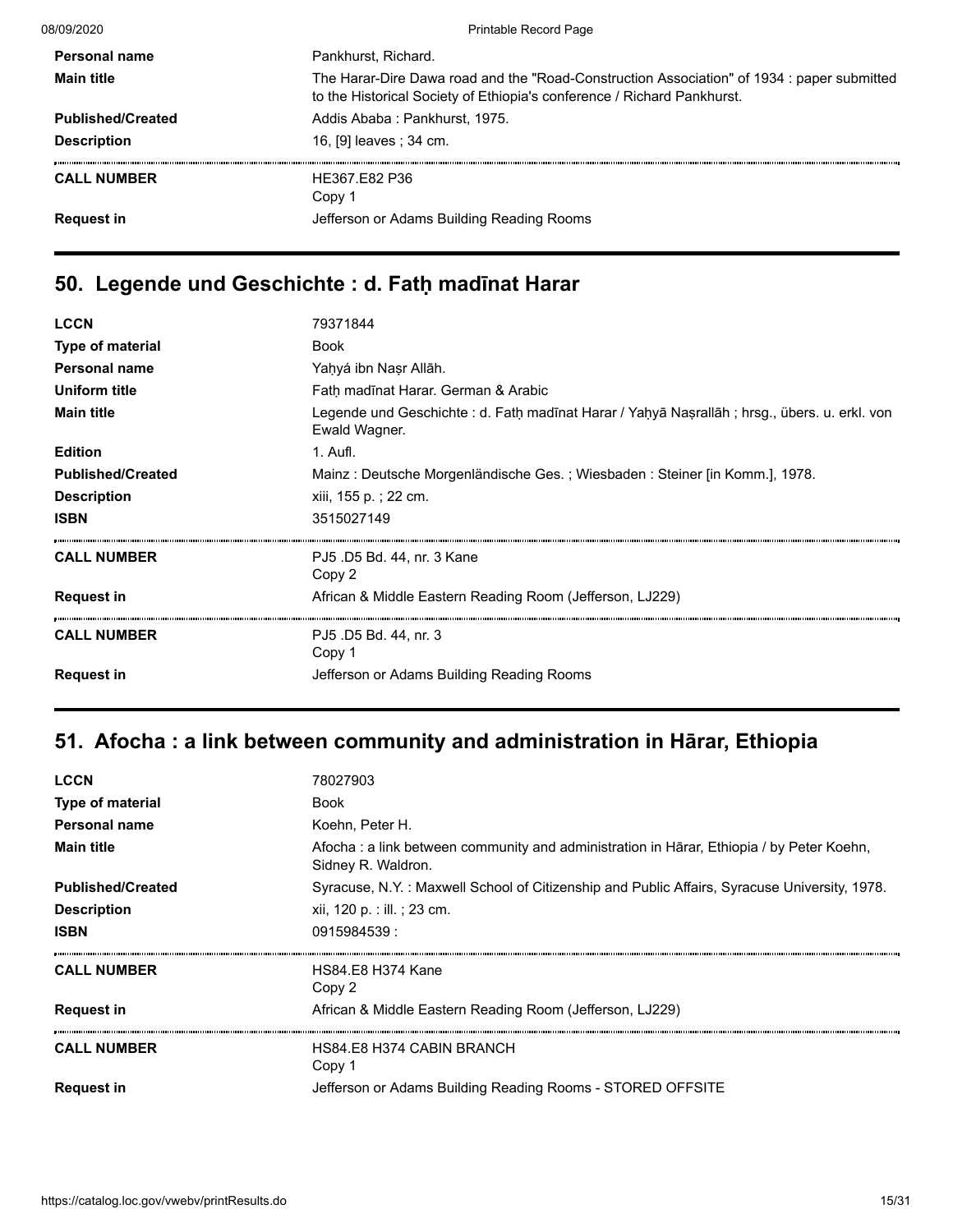## **52. A grammar of Harar Oromo (Northeastern Ethiopia) : including a text and a glossary**

| <b>LCCN</b>              | 86164400                                                                                                |
|--------------------------|---------------------------------------------------------------------------------------------------------|
| Type of material         | <b>Book</b>                                                                                             |
| Personal name            | Owens, Jonathan.                                                                                        |
| <b>Main title</b>        | A grammar of Harar Oromo (Northeastern Ethiopia) : including a text and a glossary /<br>Jonathan Owens. |
| <b>Published/Created</b> | Hamburg: H. Buske, c1985.                                                                               |
| <b>Description</b>       | 282 p.; 21 cm.                                                                                          |
| <b>ISBN</b>              | 3871187178 (pbk.)                                                                                       |
| <b>CALL NUMBER</b>       | PJ2476 .094 1985 Kane<br>Copy 2                                                                         |
| <b>Request in</b>        | African & Middle Eastern Reading Room (Jefferson, LJ229)                                                |
| <b>CALL NUMBER</b>       | PJ2476 .094 1985<br>Copy 1                                                                              |
| <b>Request in</b>        | Jefferson or Adams Building Reading Rooms                                                               |

## **53. Decentralized planning and its contribution for food strategies : prepared for the National Workshop on Food Strategies for Ethiopia to be held in Alemaya Agricultural University, Harar, from Dec. 8-13, 1986**

| <b>LCCN</b>              | 90102322                                                                                                                                                                                                                                 |
|--------------------------|------------------------------------------------------------------------------------------------------------------------------------------------------------------------------------------------------------------------------------------|
| <b>Type of material</b>  | <b>Book</b>                                                                                                                                                                                                                              |
| Personal name            | Abebe Teferi.                                                                                                                                                                                                                            |
| <b>Main title</b>        | Decentralized planning and its contribution for food strategies : prepared for the National<br>Workshop on Food Strategies for Ethiopia to be held in Alemaya Agricultural University, Harar,<br>from Dec. 8-13, 1986 / by Abebe Teferi. |
| <b>Published/Created</b> | Addis Ababa, Ethiopia : [s.n., 1986]                                                                                                                                                                                                     |
| <b>Description</b>       | 15 leaves : 30 cm.                                                                                                                                                                                                                       |
| <b>CALL NUMBER</b>       | MLCM 90/00422 (S) FT MEADE<br>Copy 1                                                                                                                                                                                                     |
| <b>Request in</b>        | Jefferson or Adams Building Reading Rooms - STORED OFFSITE                                                                                                                                                                               |

#### **54. First footsteps in East Africa, or, An exploration of Harar**

| <b>LCCN</b>              | 87013639                                                                                                     |
|--------------------------|--------------------------------------------------------------------------------------------------------------|
| <b>Type of material</b>  | <b>Book</b>                                                                                                  |
| <b>Personal name</b>     | Burton, Richard Francis, Sir, 1821-1890.                                                                     |
| <b>Main title</b>        | First footsteps in East Africa, or, An exploration of Harar / Richard F. Burton; edited by Isabel<br>Burton. |
| <b>Published/Created</b> | New York: Dover, 1987.                                                                                       |
| <b>Description</b>       | 2 v. in 1 : ill. : 22 cm.                                                                                    |
| <b>ISBN</b>              | 0486254755 (pbk.)                                                                                            |
| Links                    | Publisher description http://www.loc.gov/catdir/description/dover032/87013639.html                           |
| <b>CALL NUMBER</b>       | DT401.8 B87 1987<br>Copy 1                                                                                   |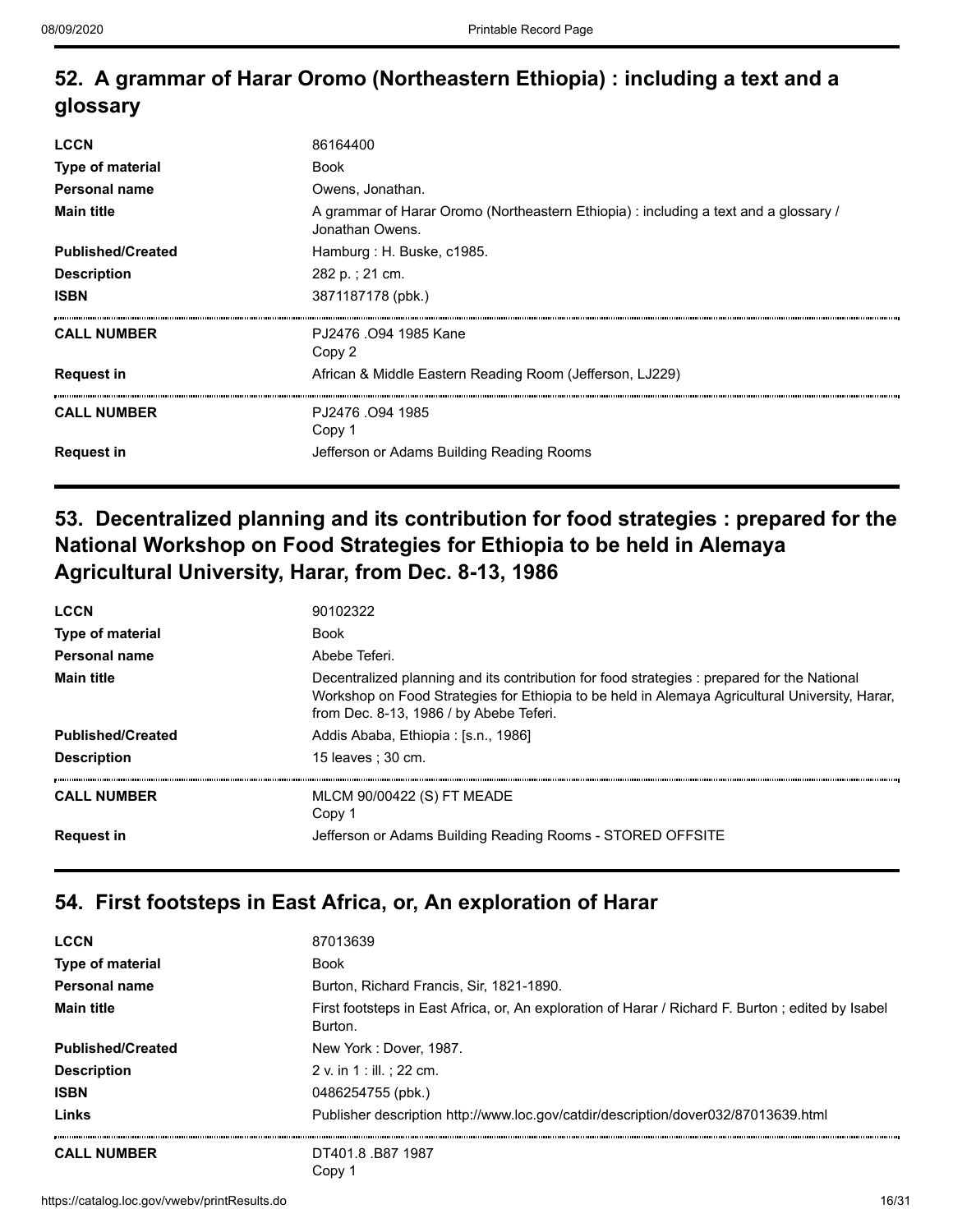## **55. First National Conference of Ethiopian Studies = [Yamajamariyāw beḥérawi yaʾItyoṗyā ṭenāt gubāʻé : papers].**

| <b>LCCN</b>              | 90980915                                                                                                       |
|--------------------------|----------------------------------------------------------------------------------------------------------------|
| <b>Type of material</b>  | <b>Book</b>                                                                                                    |
| Meeting name             | National Conference of Ethiopian Studies (1st: 1990 : Institute of Ethiopian Studies)                          |
| <b>Main title</b>        | First National Conference of Ethiopian Studies = [Yamajamariyāw behérawi ya Ityopyā tenāt<br>qubā'é : papers]. |
| <b>Published/Created</b> | [Addis Ababa : Institute of Ethiopian Studies, Addis Ababa University, 1990]                                   |
| <b>Description</b>       | 4 v. : ill. : 28-30 cm.                                                                                        |
| <b>CALL NUMBER</b>       | DT379.5 N38 1990<br>Copy 1                                                                                     |
| <b>Request in</b>        | Jefferson or Adams Building Reading Rooms                                                                      |

### **56. Informal sector employment in Ethiopia :**

| <b>LCCN</b>              | 91980762                                                                                                  |
|--------------------------|-----------------------------------------------------------------------------------------------------------|
| <b>Type of material</b>  | <b>Book</b>                                                                                               |
| <b>Main title</b>        | Informal sector employment in Ethiopia : an analysis of a survey in Addis Ababa, Dire Dawa,<br>and Harar. |
| <b>Published/Created</b> | Addis ababa: Jobs and Skills Programme for Africa, 1990.                                                  |
| <b>Description</b>       | 139 p. : maps ; 29 cm.                                                                                    |
| <b>ISBN</b>              | 9221060713                                                                                                |
| <b>CALL NUMBER</b>       | HD2346.E8 148 1990<br>Copy 1                                                                              |
| <b>Request in</b>        | Jefferson or Adams Building Reading Rooms                                                                 |

# **57. Harar : Wirtschaftsgeschichte eines Emirats im Horn von Afrika (1825-75)**

| <b>LCCN</b>              | 91184553                                                                                        |
|--------------------------|-------------------------------------------------------------------------------------------------|
| <b>Type of material</b>  | <b>Book</b>                                                                                     |
| Personal name            | Garad, Abdurahman, 1950-                                                                        |
| <b>Main title</b>        | Harar : Wirtschaftsgeschichte eines Emirats im Horn von Afrika (1825-75) / Abdurahman<br>Garad. |
| <b>Published/Created</b> | Frankfurt am Main; New York: P. Lang, c1990.                                                    |
| <b>Description</b>       | iv, 299 p. : ill., maps ; 23 cm.                                                                |
| <b>ISBN</b>              | 3631424922                                                                                      |
| <b>Shelf Location</b>    | FLM2016 112090                                                                                  |
| <b>CALL NUMBER</b>       | HC845 77 H374 1990 OVERFLOWJ34                                                                  |
| <b>Request in</b>        | Jefferson or Adams Building Reading Rooms (FLM2)                                                |
|                          |                                                                                                 |

#### **58. Harar.**

**LCCN** 2007380729

**Type of material example 3 and Type of material example 2 and Periodical or Newspaper**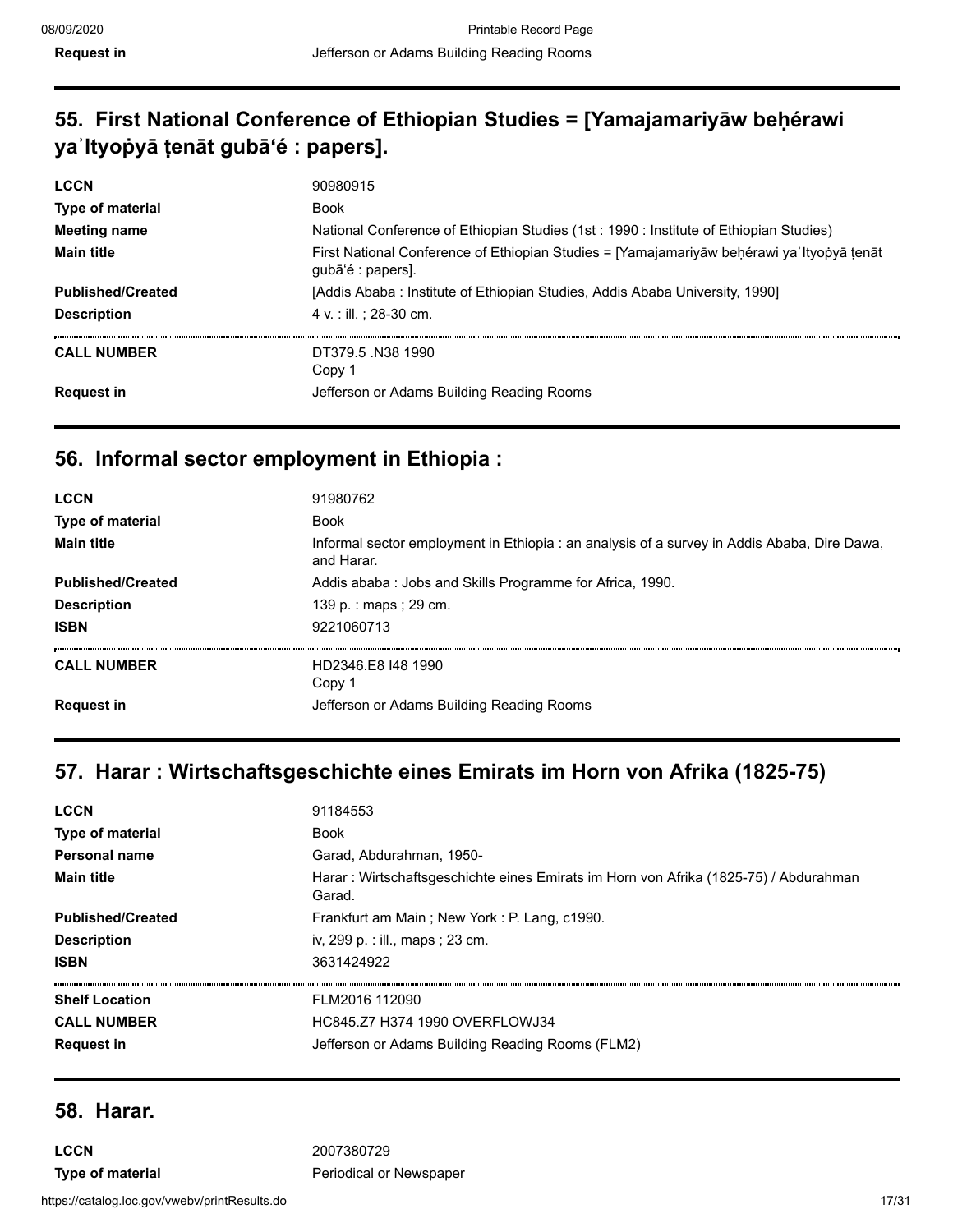| 08/09/2020               | Printable Record Page                                                                                             |
|--------------------------|-------------------------------------------------------------------------------------------------------------------|
| Uniform title            | Harar (Hārer, Ethiopia)                                                                                           |
| <b>Main title</b>        | Harar.                                                                                                            |
| <b>Published/Created</b> | Harar: Yamāstāwaqiyānā yahezb geneñunat 'agalgelot                                                                |
| <b>Description</b>       | $v_{\cdot}$ : ill. : 30 cm.                                                                                       |
| <b>Current frequency</b> | Quarterly                                                                                                         |
| <b>CALL NUMBER</b>       | DT390.H3 H37 Amhar<br>Set 1<br>For LC holdings information consult African and Middle Eastern Reading Room staff. |
| <b>Request in</b>        | African & Middle Eastern Reading Room (Jefferson, LJ229)                                                          |

# **59. Ultima fuxida a Harar : derrota e singraduras**

| <b>LCCN</b>              | 2001354119                                                                  |
|--------------------------|-----------------------------------------------------------------------------|
| <b>Type of material</b>  | <b>Book</b>                                                                 |
| Personal name            | Avilés de Taramancos, Antón, 1935-                                          |
| <b>Main title</b>        | Ultima fuxida a Harar : derrota e singraduras / Antón Avilés de Taramancos. |
| <b>Published/Created</b> | Sada, A Coruña : Edicións Espiral Maior, [1992]                             |
| <b>Description</b>       | 88 p. : 21 cm.                                                              |
| <b>ISBN</b>              | 8488137087                                                                  |
| <b>CALL NUMBER</b>       | MLCS 2006/45691 FT MEADE<br>Copy 1                                          |
| <b>Request in</b>        | Jefferson or Adams Building Reading Rooms - STORED OFFSITE                  |
|                          |                                                                             |

## **60. Die traditionellen Frauenvereine (Afōča) der Harari in Harar und in Addis Ababa, Äthiopien**

| <b>LCCN</b>              | 94207186                                                                                                                  |
|--------------------------|---------------------------------------------------------------------------------------------------------------------------|
| <b>Type of material</b>  | <b>Book</b>                                                                                                               |
| Personal name            | Hecht, Elisabeth-Dorothea.                                                                                                |
| <b>Main title</b>        | Die traditionellen Frauenvereine (Afōča) der Harari in Harar und in Addis Ababa, Äthiopien /<br>Elisabeth-Dorothea Hecht. |
| <b>Published/Created</b> | Berlin : D. Reimer, 1993.                                                                                                 |
| <b>Description</b>       | 217 p.; 24 cm.                                                                                                            |
| <b>ISBN</b>              | 3496024992                                                                                                                |
| <b>CALL NUMBER</b>       | DT380.4.H38 H43 1993 Kane<br>Copy 2                                                                                       |
| <b>Request in</b>        | African & Middle Eastern Reading Room (Jefferson, LJ229)                                                                  |
| <b>CALL NUMBER</b>       | DT380.4.H38 H43 1993 CABIN BRANCH<br>Copy 1                                                                               |
| <b>Request in</b>        | Jefferson or Adams Building Reading Rooms - STORED OFFSITE                                                                |

#### **61. Wereda integrated basic services (WIBS) : baseline survey results.**

| <b>LCCN</b>              | 98985097                                                           |
|--------------------------|--------------------------------------------------------------------|
| <b>Type of material</b>  | Book                                                               |
| <b>Main title</b>        | Wereda integrated basic services (WIBS) : baseline survey results. |
| <b>Published/Created</b> | Addis Ababa: TGE: UNICEF, [1994]-                                  |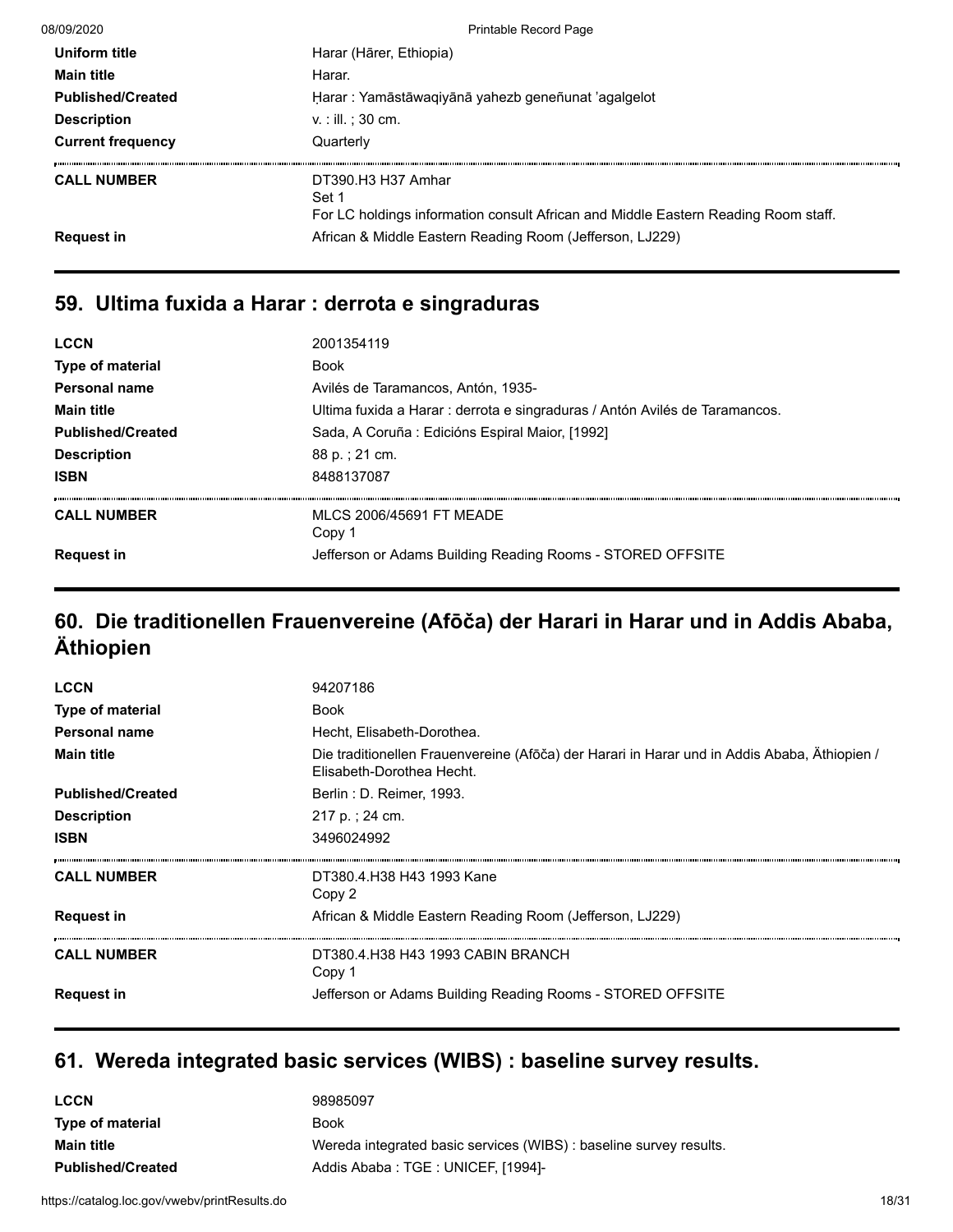| <b>Description</b> | v. $<48$ > : ill., maps ; 29 cm. |
|--------------------|----------------------------------|
|                    |                                  |

**CALL NUMBER** HC845 .W47 1994 Copy 1 **Request in Request in** Jefferson or Adams Building Reading Rooms

#### **62. Saudāmini : hārar phāṇṭasī thrillar**

| <b>LCCN</b>              | 95900501                                                    |
|--------------------------|-------------------------------------------------------------|
| Type of material         | <b>Book</b>                                                 |
| <b>Personal name</b>     | Tennēti, Vi. Yas. Pi.                                       |
| <b>Main title</b>        | Saudāmini : hārar phāṇṭasī thrillar / Vi. Yas. Pi. Tennēṭi. |
| <b>Edition</b>           | 1st ed.                                                     |
| <b>Published/Created</b> | Vijayavāda: Śrī Gāyatrī Pablikēsans, 1994.                  |
| <b>Description</b>       | 288 p. : ill. ; 19 cm.                                      |
| <b>CALL NUMBER</b>       | PL4780.9.T435 S28 1994 FT MEADE<br>Copy 1                   |
| <b>Request in</b>        | Asian Reading Room (Jefferson LJ150) - STORED OFFSITE       |
|                          |                                                             |

### **63. Divina geometria : modelli urbani degli anni Trenta : Asmara, Addis Abeba, Harar, Olettà, Littoria, Sabaudia, Pontinia, Borghi**

| <b>LCCN</b>              | 96170868                                                                                                                                                                                                          |
|--------------------------|-------------------------------------------------------------------------------------------------------------------------------------------------------------------------------------------------------------------|
| Type of material         | <b>Book</b>                                                                                                                                                                                                       |
| <b>Main title</b>        | Divina geometria : modelli urbani degli anni Trenta : Asmara, Addis Abeba, Harar, Olettà,<br>Littoria, Sabaudia, Pontinia, Borghi / a cura di Eugenio Lo Sardo, [con la collaborazione di<br>Maria Luisa Boccial. |
| <b>Published/Created</b> | [Firenze]: Maschietto&Musolino, c1995.                                                                                                                                                                            |
| <b>Description</b>       | 223 p., 11 p. of plates : ill. (some col.). maps ; 24 cm.                                                                                                                                                         |
| <b>ISBN</b>              | 8886404204                                                                                                                                                                                                        |
| <b>CALL NUMBER</b>       | NA9100 D58 1995<br>Copy 1                                                                                                                                                                                         |
| <b>Request in</b>        | Jefferson or Adams Building Reading Rooms                                                                                                                                                                         |

#### **64. Nunuye**

| <b>LCCN</b>                                   | 2002570498                                                  |       |
|-----------------------------------------------|-------------------------------------------------------------|-------|
| <b>Type of material</b>                       | Music Recording                                             |       |
| Personal name                                 | Tesfay, Nebeyu.                                             |       |
| <b>Main title</b>                             | Nunuye [sound recording] / Nebeye Tesfay.                   |       |
| <b>Published/Created</b>                      | Washington, DC: Ethiosound, [1995]                          |       |
| <b>Description</b>                            | 1 sound disc : digital ; 4 3/4 in.                          |       |
| <b>CALL NUMBER</b>                            | SDA 47334<br>Copy 1                                         |       |
| <b>Request in</b>                             | Request in advance in Rec Sound Ref Center (Madison, LM113) |       |
| <b>CALL NUMBER</b>                            | SSA 59266<br>Copy 2                                         |       |
| <b>Request in</b>                             | Request in advance in Rec Sound Ref Center (Madison, LM113) |       |
| https://catalog.loc.gov/vwebv/printResults.do |                                                             | 19/31 |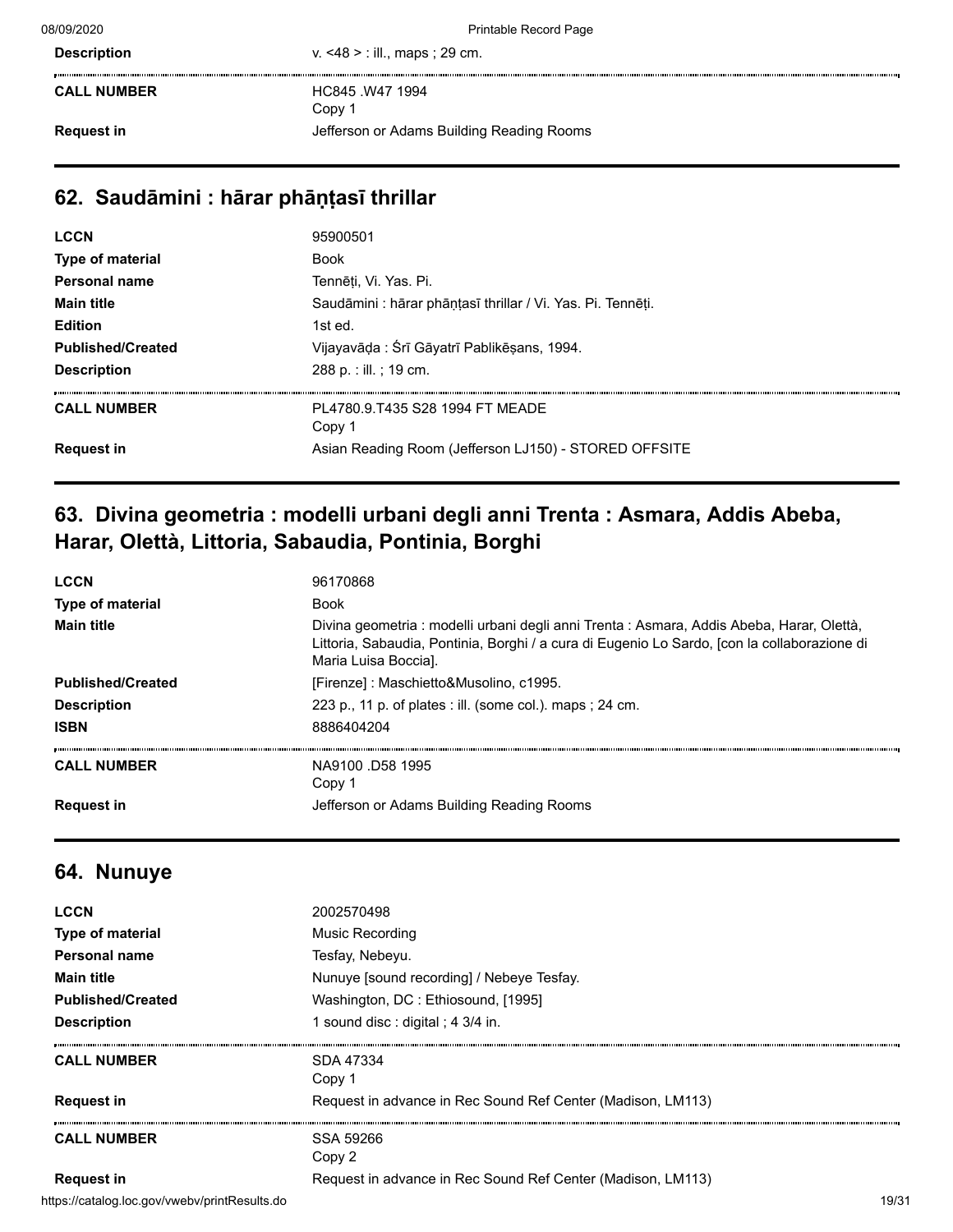#### **65. Harari faqar - timasnoy higāñ**

| <b>LCCN</b>              | 2001295297                                                                                   |
|--------------------------|----------------------------------------------------------------------------------------------|
| <b>Type of material</b>  | <b>Book</b>                                                                                  |
| Personal name            | 'Abdulmuhaymin 'Abdunāsir.                                                                   |
| <b>Main title</b>        | Harari faqar - timasnoy higāñ / 'Abdulmuhaymin 'Abdunāsir.                                   |
| <b>Published/Created</b> | Harar [Ethiopia : s.n.], 1988 [1995 or 1996] (Harar [Ethiopia] : 'Artistik mātamiyā dereğet) |
| <b>Description</b>       | 58 p. : ill. ; 21 cm.                                                                        |
| <b>CALL NUMBER</b>       | UNCLASSIFIED 1767 (P)                                                                        |
| <b>Request in</b>        | African & Middle Eastern Reading Room (Jefferson, LJ229)                                     |

# **66. El viaje de la escritura : Richard F. Burton y el este de Africa**

| <b>LCCN</b>              | 96176849                                                                                |
|--------------------------|-----------------------------------------------------------------------------------------|
| Type of material         | <b>Book</b>                                                                             |
| <b>Personal name</b>     | Oto, Alejandro J. de.                                                                   |
| <b>Main title</b>        | El viaje de la escritura : Richard F. Burton y el este de Africa / Alejandro J. de Oto. |
| <b>Edition</b>           | 1. ed.                                                                                  |
| <b>Published/Created</b> | México, D.F. : Colegio de México, Centro de Estudios de Asia y África, 1996.            |
| <b>Description</b>       | 157 p.; 21 cm.                                                                          |
| <b>ISBN</b>              | 9681206932                                                                              |
| <b>CALL NUMBER</b>       | DT401.8.B873 O86 1996 CABIN BRANCH<br>Copy 1                                            |
| <b>Request in</b>        | Jefferson or Adams Building Reading Rooms - STORED OFFSITE                              |

#### **67. Harar**

| <b>LCCN</b>              | 00355960                                                   |
|--------------------------|------------------------------------------------------------|
| Type of material         | <b>Book</b>                                                |
| Personal name            | Hersant, Guy, 1949-                                        |
| <b>Main title</b>        | Harar / photographies, Guy Hersant; texte, Bernard Noël.   |
| <b>Published/Created</b> | Trézélan : Filigranes, 1999.                               |
| <b>Description</b>       | 27 p. : photos. ; 21 cm.                                   |
| <b>ISBN</b>              | 2910682781                                                 |
| <b>CALL NUMBER</b>       | MLCS 2000/04527 (T) FT MEADE<br>Copy 1                     |
| <b>Request in</b>        | Jefferson or Adams Building Reading Rooms - STORED OFFSITE |

#### **68. Balageru**

| <b>LCCN</b>              | 2001576393                                   |
|--------------------------|----------------------------------------------|
| <b>Type of material</b>  | Music Recording                              |
| <b>Main title</b>        | Balageru [sound recording].                  |
| <b>Published/Created</b> | Arlington, VA: Boku Aner Productions, [2000] |
| <b>Description</b>       | 1 sound disc: digital; 4 3/4 in.             |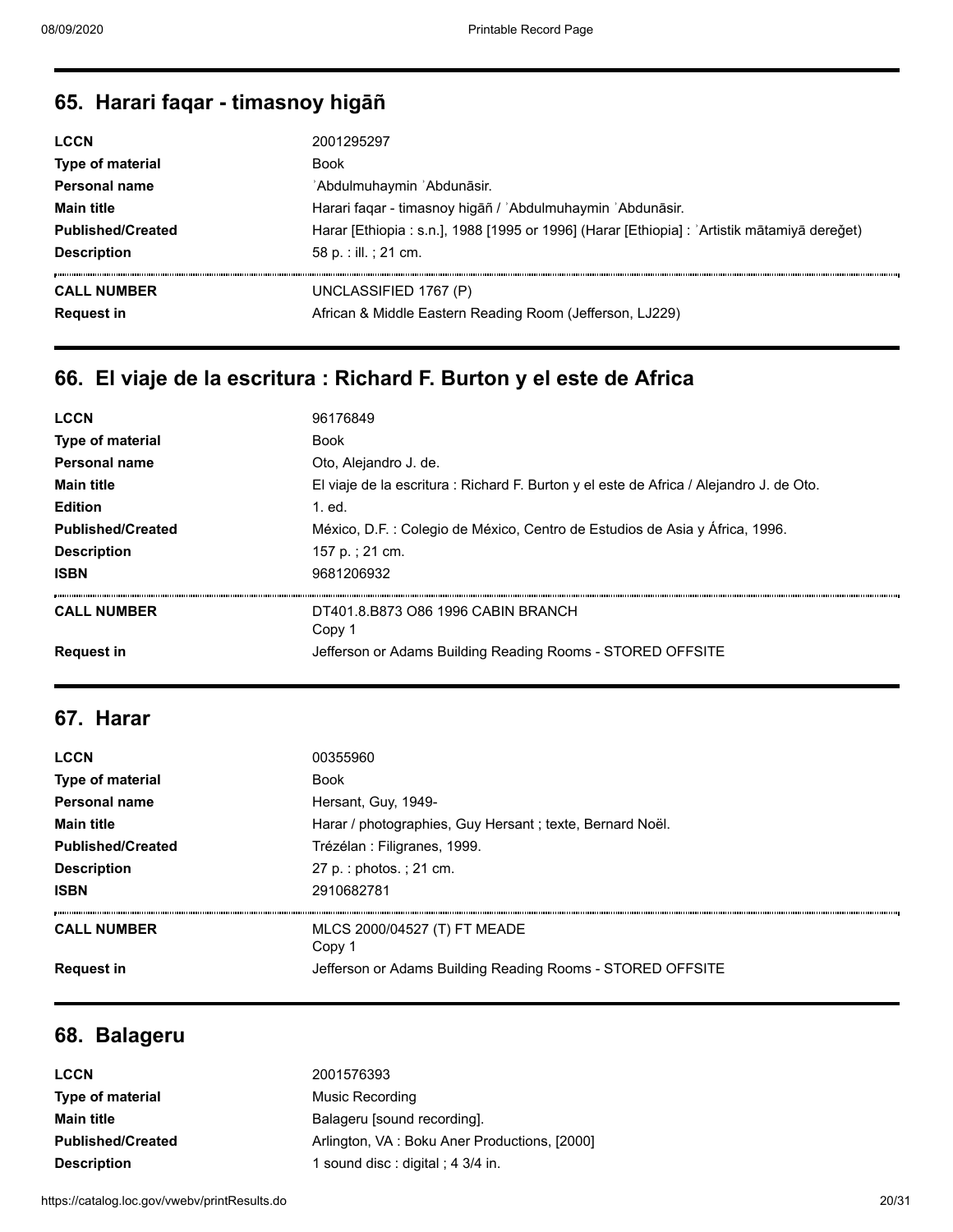| 08/09/2020         | <b>Printable Record Page</b>                                |
|--------------------|-------------------------------------------------------------|
| Publisher no.      | BA 0001 Boku Aner Productions                               |
| <b>CALL NUMBER</b> | SDA 40240<br>Copy 1                                         |
| <b>Request in</b>  | Request in advance in Rec Sound Ref Center (Madison, LM113) |
| <b>CALL NUMBER</b> | SSA 16479<br>Copy 2                                         |
| <b>Request in</b>  | Request in advance in Rec Sound Ref Center (Madison, LM113) |
|                    |                                                             |

# **69. Ethiopia : Harar & Dire Dawa.**

| <b>LCCN</b>              | 2003409132                                                  |
|--------------------------|-------------------------------------------------------------|
| Type of material         | <b>Book</b>                                                 |
| <b>Main title</b>        | Ethiopia : Harar & Dire Dawa.                               |
| <b>Published/Created</b> | Addis Ababa, Ethiopia: Ethiopian Tourism Commission, [200-] |
| <b>Description</b>       | 1 v. (unpaged) : col. ill., maps ; 21 cm.                   |
| <b>CALL NUMBER</b>       | MLCS 2005/06050 (G) FT MEADE<br>Copy 1                      |
| <b>Request in</b>        | Jefferson or Adams Building Reading Rooms - STORED OFFSITE  |

# **70. The best of Bahta GHiwot**

| <b>LCCN</b>              | 2005570943                                                  |
|--------------------------|-------------------------------------------------------------|
| <b>Type of material</b>  | Music Recording                                             |
| <b>Main title</b>        | The best of Bahta G/Hiwot [sound recording].                |
| <b>Published/Created</b> | Washington, D.C.: Ethio Sound, [2000]                       |
| <b>Description</b>       | 1 sound disc : digital ; 4 $3/4$ in.                        |
| Publisher no.            | ES-130 Ethio Sound                                          |
| <b>CALL NUMBER</b>       | SDB 18903<br>Copy 1                                         |
| <b>Request in</b>        | Request in advance in Rec Sound Ref Center (Madison, LM113) |
| <b>CALL NUMBER</b>       | SSA 61447<br>Copy 2                                         |
| <b>Request in</b>        | Request in advance in Rec Sound Ref Center (Madison, LM113) |

# **71. YaḤarari 'amaṣ**

| <b>LCCN</b>              | 2002375683                                               |
|--------------------------|----------------------------------------------------------|
| Type of material         | Book                                                     |
| <b>Main title</b>        | YaḤarari 'amaṣ / Ḥarari beḥérāwi gubā'é.                 |
| <b>Published/Created</b> | [Addis Ababa?]: Gubā'éw, c2000.                          |
| <b>Description</b>       | 175 p. : ill. ; 17 cm.                                   |
| <b>CALL NUMBER</b>       | UNCLASSIFIED 2102 (D)                                    |
| <b>Request in</b>        | African & Middle Eastern Reading Room (Jefferson, LJ229) |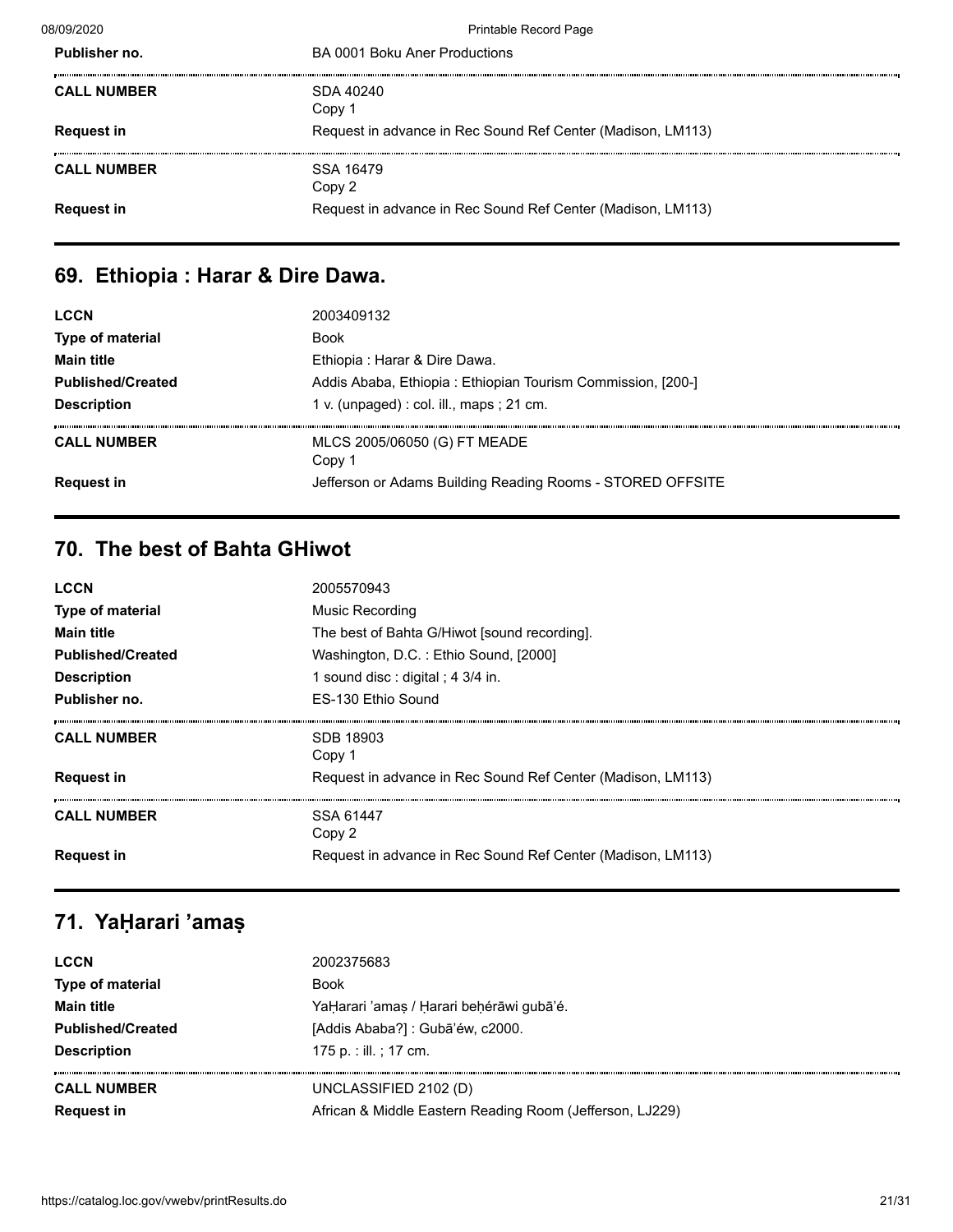## **72. The rose that grew from concrete. Volume I**

| <b>LCCN</b>              | 2002591903                                                                         |
|--------------------------|------------------------------------------------------------------------------------|
| <b>Type of material</b>  | Nonmusic Recording                                                                 |
| Personal name            | Shakur, Tupac, 1971-1996.                                                          |
| <b>Main title</b>        | The rose that grew from concrete. Volume I [sound recording] / Tupac Amaru Shakur. |
| <b>Published/Created</b> | Santa Monica, CA: Amaru/Interscope, p2000.                                         |
| <b>Description</b>       | 1 sound disc (ca. 74 min.) : digital ; 4 $3/4$ in.                                 |
| Publisher no.            | 0694908132 Amaru/Interscope Records                                                |
| <b>CALL NUMBER</b>       | SDA 51405<br>Copy 1                                                                |
| <b>Request in</b>        | Request in advance in Rec Sound Ref Center (Madison, LM113)                        |
| <b>CALL NUMBER</b>       | SSA 28387<br>Copy 2                                                                |
| <b>Request in</b>        | Request in advance in Rec Sound Ref Center (Madison, LM113)                        |

### **73. Dialogue avec Arthur Rimbaud sur l'itinéraire d'Addis-Abeba à Harar**

| <b>LCCN</b>              | 2002387175                                                                                         |
|--------------------------|----------------------------------------------------------------------------------------------------|
| Type of material         | <b>Book</b>                                                                                        |
| <b>Personal name</b>     | Butor, Michel.                                                                                     |
| <b>Main title</b>        | Dialogue avec Arthur Rimbaud sur l'itinéraire d'Addis-Abeba à Harar / Marie-Jo et Michel<br>Butor. |
| <b>Published/Created</b> | Coaraze: Amourier, c2001.                                                                          |
| <b>Description</b>       | 47 p. : ill., maps ; 20 x 28 cm.                                                                   |
| <b>ISBN</b>              | 2911718593                                                                                         |
| <b>CALL NUMBER</b>       | PQ2387.R5 Z55 2001<br>Copy 1                                                                       |
| <b>Request in</b>        | Jefferson or Adams Building Reading Rooms                                                          |
|                          |                                                                                                    |

#### **74. Rimbaud au Harar**

| <b>LCCN</b>              | 2002450740                                                                                                                                                |
|--------------------------|-----------------------------------------------------------------------------------------------------------------------------------------------------------|
| Type of material         | <b>Book</b>                                                                                                                                               |
| Personal name            | Lefrère, Jean-Jacques.                                                                                                                                    |
| <b>Main title</b>        | Rimbaud au Harar / textes Jean-Jacques Lefrère et Pierre Leroy; photographies et réalisation<br>Jean-Hugues Berrou; avec la collaboration d'Eric Walbecg. |
| <b>Published/Created</b> | [Paris]: Fayard, c2002.                                                                                                                                   |
| <b>Description</b>       | 320 p. : ill., maps, ports ; 25 cm.                                                                                                                       |
| <b>ISBN</b>              | 2213611815                                                                                                                                                |
| <b>CALL NUMBER</b>       | DT390.H3 L44 2002 CABIN BRANCH<br>Copy 1                                                                                                                  |
| <b>Request in</b>        | Jefferson or Adams Building Reading Rooms - STORED OFFSITE                                                                                                |
|                          |                                                                                                                                                           |

# **75. Ethiopia, the unknown land : a cultural and historical guide**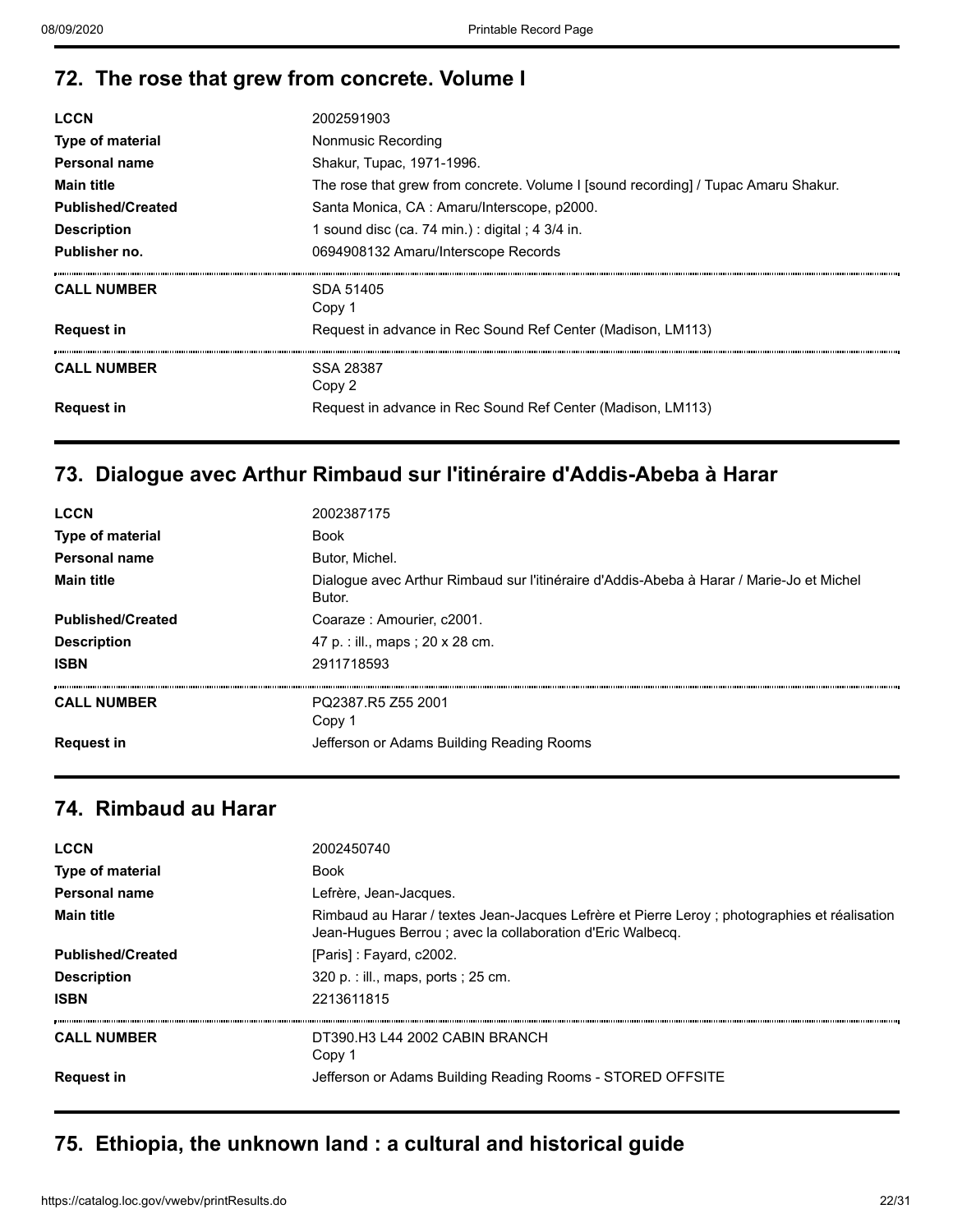| 08/09/2020               | Printable Record Page                                                                                                                                                                                                                                                                      |
|--------------------------|--------------------------------------------------------------------------------------------------------------------------------------------------------------------------------------------------------------------------------------------------------------------------------------------|
| <b>LCCN</b>              | 2006372920                                                                                                                                                                                                                                                                                 |
| <b>Type of material</b>  | <b>Book</b>                                                                                                                                                                                                                                                                                |
| Personal name            | Munro-Hay, S. C. (Stuart C.), 1947-2004.                                                                                                                                                                                                                                                   |
| <b>Main title</b>        | Ethiopia, the unknown land: a cultural and historical guide / Stuart Munro-Hay; with<br>photographs by Pamela Taor.                                                                                                                                                                        |
| <b>Published/Created</b> | London; New York: I.B. Tauris, 2002 (2003 printing)                                                                                                                                                                                                                                        |
| <b>Description</b>       | x, 390 p. $[32]$ p. of plates : ill. (some col.), maps ; 24 cm.                                                                                                                                                                                                                            |
| <b>ISBN</b>              | 1860647448                                                                                                                                                                                                                                                                                 |
| Links                    | Publisher description http://www.loc.gov/catdir/enhancements/fy0629/2006372920-d.html<br>Contributor biographical information<br>http://www.loc.gov/catdir/enhancements/fy0644/2006372920-b.html<br>Table of contents only http://www.loc.gov/catdir/enhancements/fy0644/2006372920-t.html |
| <b>CALL NUMBER</b>       | DT381 M86 2002<br>Copy 1                                                                                                                                                                                                                                                                   |
| <b>Request in</b>        | Reference/Africa - Afr/Middle Eastern RR (Jefferson, LJ220)                                                                                                                                                                                                                                |

# **76. Sefer Birkat Daṿid : ʻal hilkhot baśar be-ḥalav (Yo. d. 87-97)**

| <b>LCCN</b>              | 2007363330                                                                                                             |
|--------------------------|------------------------------------------------------------------------------------------------------------------------|
| <b>Type of material</b>  | Book                                                                                                                   |
| Personal name            | Harar, David ben Daniyel.                                                                                              |
| Uniform title            | Birkat David (Basar be-halav)                                                                                          |
| <b>Main title</b>        | Sefer Birkat David : 'al hilkhot basar be-halav (Yo. d. 87-97) / hubar a. y. David b. la-a.a. mo. r.<br>Daniyel Harar. |
| <b>Published/Created</b> | Kiryat Sefer: David ben Daniyel Harar, 764 [2003 or 2004]                                                              |
| <b>Description</b>       | 238 p.: 25 cm.                                                                                                         |
| <b>CALL NUMBER</b>       | BM710 H345 2003 Hebr<br>Copy 1                                                                                         |
| <b>Request in</b>        | African & Middle Eastern Reading Room (Jefferson, LJ229)                                                               |

#### **77. Bercha : cryptic tales of Harar & glimpses of my life**

| <b>LCCN</b>              | 2003408527                                                                         |
|--------------------------|------------------------------------------------------------------------------------|
| <b>Type of material</b>  | <b>Book</b>                                                                        |
| Personal name            | Abogne, Abdulla A., 1931-                                                          |
| <b>Main title</b>        | Bercha: cryptic tales of Harar & glimpses of my life / Abdulla A. Abogne (Abdosh). |
| <b>Edition</b>           | Rev. ed.                                                                           |
| <b>Published/Created</b> | Addis Ababa : [s.n.], [2003]                                                       |
| <b>Description</b>       | 302 p. : 24 cm.                                                                    |
| <b>ISBN</b>              | 097312640X                                                                         |
| <b>CALL NUMBER</b>       | DT390 H3 A26 2003 CABIN BRANCH<br>Copy 1                                           |
| <b>Request in</b>        | Jefferson or Adams Building Reading Rooms - STORED OFFSITE                         |

## **78. Harar : annotierte Bibliographie zum Schrifttum über die Stadt und den Islam in Südostäthiopien**

**LCCN** 2004358710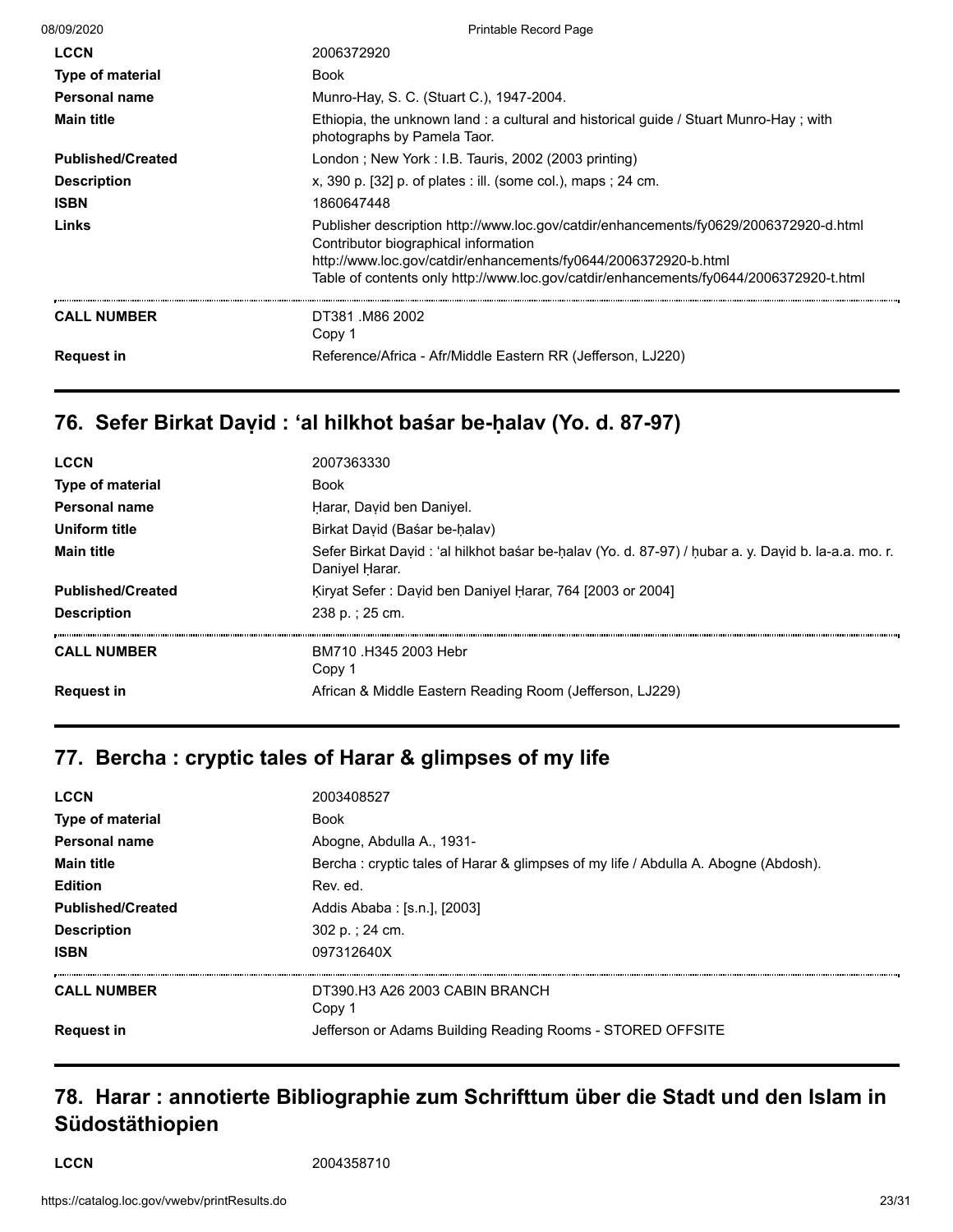| 08/09/2020               | <b>Printable Record Page</b>                                                                                       |
|--------------------------|--------------------------------------------------------------------------------------------------------------------|
| <b>Type of material</b>  | <b>Book</b>                                                                                                        |
| Personal name            | Wagner, Ewald.                                                                                                     |
| <b>Main title</b>        | Harar : annotierte Bibliographie zum Schrifttum über die Stadt und den Islam in<br>Südostäthiopien / Ewald Wagner. |
| <b>Published/Created</b> | Wiesbaden: Harrassowitz, 2003.                                                                                     |
| <b>Description</b>       | xxxiv, 747 p.; 25 cm.                                                                                              |
| <b>ISBN</b>              | 3447047429                                                                                                         |
| <b>CALL NUMBER</b>       | Z3523.H37 W34 2003<br>Copy 1                                                                                       |
| <b>Request in</b>        | Jefferson or Adams Building Reading Rooms                                                                          |
|                          |                                                                                                                    |

#### **79. Obra poética completa**

| <b>LCCN</b>              | 2012512931                                                 |
|--------------------------|------------------------------------------------------------|
| <b>Type of material</b>  | <b>Book</b>                                                |
| Personal name            | Avilés de Taramancos, Antón, 1935 -                        |
| Uniform title            | Poems                                                      |
| <b>Main title</b>        | Obra poética completa / Anton Aviles de Taramancos.        |
| <b>Published/Created</b> | A Coruna, Galiza: Espiral Maior, 2003.                     |
| <b>Description</b>       | 480 p.; 25 cm.                                             |
| <b>ISBN</b>              | 8495625636<br>9788495625632                                |
| <b>CALL NUMBER</b>       | PQ9469.2. A85 A16 2003 LANDOVR<br>Copy 1                   |
| <b>Request in</b>        | Jefferson or Adams Building Reading Rooms - STORED OFFSITE |

#### **80. Harar : une cité musulmane d'Ethiopie = a Muslim city of Ethiopia**

| <b>LCCN</b>              | 2005373529                                                                                                                                                                        |
|--------------------------|-----------------------------------------------------------------------------------------------------------------------------------------------------------------------------------|
| Type of material         | <b>Book</b>                                                                                                                                                                       |
| <b>Main title</b>        | Harar : une cité musulmane d'Ethiopie = a Muslim city of Ethiopia / sous la direction de<br>Philippe Revault & Serge Santelli ; traduction du français en anglais, Jack Liesveld. |
| <b>Published/Created</b> | Paris: Maisonneuve et Larose, c2004.                                                                                                                                              |
| <b>Description</b>       | 255 p. : col. ill., maps ; 29 cm.                                                                                                                                                 |
| <b>ISBN</b>              | 2706818751                                                                                                                                                                        |
| <b>CALL NUMBER</b>       | NA1586 2 H37 H37 2004<br>Copy 1                                                                                                                                                   |
| <b>Request in</b>        | Jefferson or Adams Building Reading Rooms                                                                                                                                         |

# **81. Sefer Birkat Daṿid : ʻal Hilkhot taʻarovot (Yo. d. 98-111) ...**

| <b>LCCN</b>              | 2008435966                                                                                                           |
|--------------------------|----------------------------------------------------------------------------------------------------------------------|
| <b>Type of material</b>  | <b>Book</b>                                                                                                          |
| <b>Personal name</b>     | Harar, David ben Daniyel.                                                                                            |
| Uniform title            | Birkat David (Ta'arovot)                                                                                             |
| <b>Main title</b>        | Sefer Birkat David : 'al Hilkhot ta'arovot (Yo. d. 98-111)  / hubar 'a. y. David b. la-a.a. mo. r.<br>Daniyel Harar. |
| <b>Published/Created</b> | Kiryat Sefer: David Harar, 765 [2004 or 2005]                                                                        |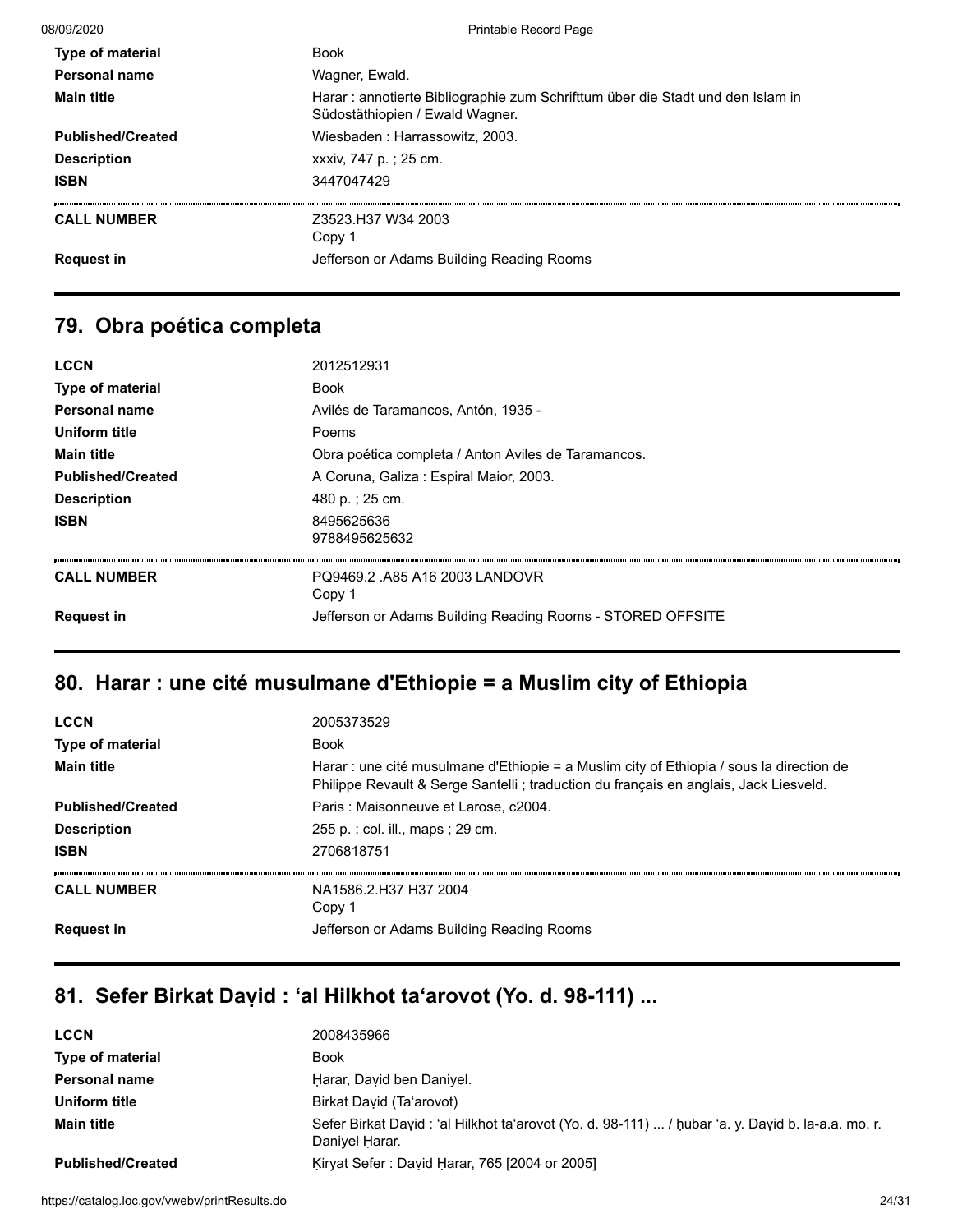| <b>Description</b> | 412 p. ; 25 cm.                                          |
|--------------------|----------------------------------------------------------|
|                    |                                                          |
| <b>CALL NUMBER</b> | BM710 .H347 2004 Hebr                                    |
|                    | Copy 1                                                   |
| <b>Request in</b>  | African & Middle Eastern Reading Room (Jefferson, LJ229) |
|                    |                                                          |

#### **82. Coffee : a dark history**

| <b>LCCN</b>              | 2005040668                                                                  |
|--------------------------|-----------------------------------------------------------------------------|
| <b>Type of material</b>  | Book                                                                        |
| Personal name            | Wild, Antony, 1955-                                                         |
| <b>Main title</b>        | Coffee: a dark history / Antony Wild.                                       |
| <b>Edition</b>           | 1st American ed.                                                            |
| <b>Published/Created</b> | New York: W.W. Norton, 2005.                                                |
| <b>Description</b>       | xi, 323 p. : ill. (some col.) ; 25 cm.                                      |
| <b>ISBN</b>              | 0393060713                                                                  |
| Links                    | Table of contents only http://www.loc.gov/catdir/toc/fy0903/2005040668.html |
| <b>CALL NUMBER</b>       | TX415 .W5 2005 CABIN BRANCH<br>Copy 2                                       |
| <b>Request in</b>        | Jefferson or Adams Building Reading Rooms - STORED OFFSITE                  |

# **83. Qa. H̲ā. ŚelāséḤarar yaṭor 'akādāmi : ka1950-1969 ʻā.me.**

| <b>LCCN</b>               | 2007380982                                                                              |
|---------------------------|-----------------------------------------------------------------------------------------|
| Type of material          | <b>Book</b>                                                                             |
| <b>Main title</b>         | Qa. Hā. Śelāsé/Harar yator 'akādāmi : ka1950-1969 'ā.me.                                |
| <b>Published/Produced</b> | 'Adis 'Ababā : YaQadāmāwi Hāyla Śelāsé/Ḥarar yator 'akādāmi meruqān māhbar, 1999 [2006] |
| <b>Description</b>        | vii, 591, 11 pages : illustrations ; 25 cm                                              |
| <b>CALL NUMBER</b>        | U695.E8 Q22 2006 Amhar<br>Copy 1                                                        |
| <b>Request in</b>         | African & Middle Eastern Reading Room (Jefferson, LJ229)                                |

#### **84. Harar y la rodilla rota : notas de lectura**

| <b>LCCN</b>              | 2007472452                                                           |
|--------------------------|----------------------------------------------------------------------|
| Type of material         | <b>Book</b>                                                          |
| <b>Personal name</b>     | Castillo Zapata, Rafael, 1958-                                       |
| <b>Main title</b>        | Harar y la rodilla rota : notas de lectura / Rafael Castillo Zapata. |
| <b>Edition</b>           | $1a.$ ed.                                                            |
| <b>Published/Created</b> | [Venezuela] : bid&co.editor, 2006.                                   |
| <b>Description</b>       | 133 p.: 21 cm.                                                       |
| <b>ISBN</b>              | 9806741277                                                           |
| <b>CALL NUMBER</b>       | PN518 .C395 2006<br>Copy 1                                           |
| <b>Request in</b>        | Jefferson or Adams Building Reading Rooms                            |

#### **85. Harar, harar**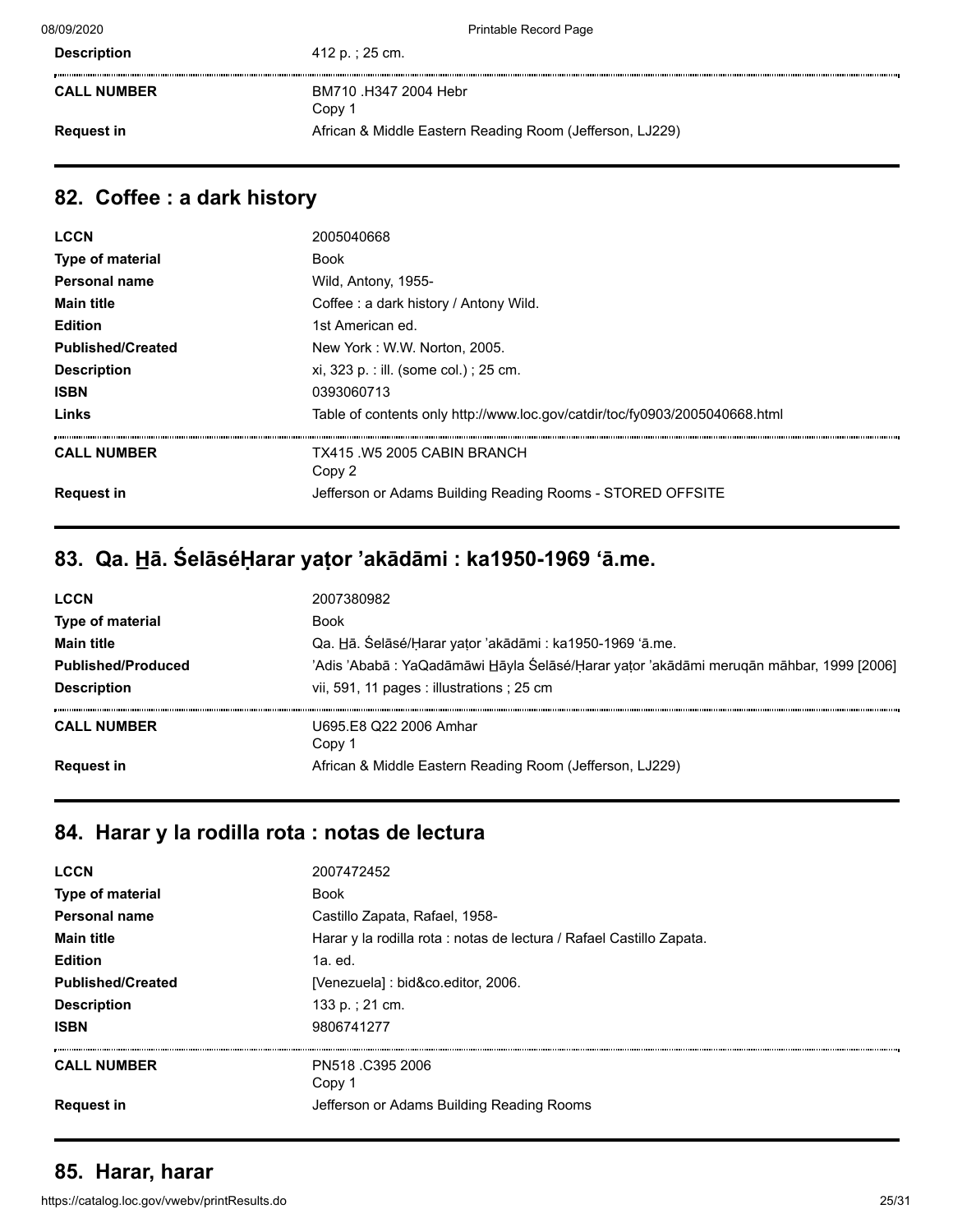| 08/09/2020               | <b>Printable Record Page</b>                         |
|--------------------------|------------------------------------------------------|
| <b>LCCN</b>              | 2008489421                                           |
| <b>Type of material</b>  | <b>Book</b>                                          |
| Personal name            | Hovhannisyan, Mak'sim, 1934-                         |
| <b>Main title</b>        | Harar, harar / Mak'sim Hovhannisyan.                 |
| <b>Published/Created</b> | Erevan: Hayastan hratarakch'ut'yun, 2006.            |
| <b>Description</b>       | 260 p. : ill. ; 21 cm.                               |
| <b>ISBN</b>              | 5540020308                                           |
| <b>CALL NUMBER</b>       | PK8548.H6735 H3 2006 Armen CABIN BRANCH<br>Copy 1    |
| <b>Request in</b>        | African & Middle Eastern Reading Rm - STORED OFFSITE |

## **86. Proceedings of the XVIIth Annual Conference of the Ethiopian Public Health Association : main theme, "Emerging public health problems in Ethiopia"**

| <b>LCCN</b>              | 2008349159                                                                                                                                                                                                                   |
|--------------------------|------------------------------------------------------------------------------------------------------------------------------------------------------------------------------------------------------------------------------|
| <b>Type of material</b>  | <b>Book</b>                                                                                                                                                                                                                  |
| Corporate name           | Ya Ityopyā ténā 'aṭabābaq māhbar. Conference (17th : 2006 : Hārer, Ethiopia)                                                                                                                                                 |
| <b>Main title</b>        | Proceedings of the XVIIth Annual Conference of the Ethiopian Public Health Association:<br>main theme, "Emerging public health problems in Ethiopia" / rapporteur, Amsalu Feleke;<br>editor, Chanyalew Kassa, Yihunie Lakew. |
| <b>Published/Created</b> | Harar, Ethiopia: Ethiopian Public Health Association, 2006.                                                                                                                                                                  |
| <b>Description</b>       | vii, 192 p. : ill. (some col.), maps ; 29 cm.                                                                                                                                                                                |
| Links                    | Table of contents only http://www.loc.gov/catdir/toc/fy0805/2008349159.html                                                                                                                                                  |
| <b>CALL NUMBER</b>       | RA552 F8 Y334 2006<br>Copy 1                                                                                                                                                                                                 |
| <b>Request in</b>        | Jefferson or Adams Building Reading Rooms                                                                                                                                                                                    |

# **87. Sefer Birkat Daṿid : ʻal hilkhot dam, meliḥah, behemah ṿe-ḥayah ṭehorah ... (Yo. d. 65-86)**

| <b>LCCN</b>              | 2007363331                                                                                                                                      |
|--------------------------|-------------------------------------------------------------------------------------------------------------------------------------------------|
| <b>Type of material</b>  | <b>Book</b>                                                                                                                                     |
| Personal name            | Harar, David ben Daniyel.                                                                                                                       |
| Uniform title            | Birkat David (Dam, melihah, behemah)                                                                                                            |
| <b>Main title</b>        | Sefer Birkat David : 'al hilkhot dam, melihah, behemah ve-hayah tehorah  (Yo. d. 65-86) /<br>hubar a. y. David b. la-a.a. mo. r. Daniyel Harar. |
| <b>Published/Created</b> | Kirvat Sefer: David ben Daniyel Harar, 766 [2005 or 2006]                                                                                       |
| <b>Description</b>       | 220 p. : 25 cm.                                                                                                                                 |
| <b>CALL NUMBER</b>       | BM710 H346 2005 Hebr<br>Copy 1                                                                                                                  |
| <b>Request in</b>        | African & Middle Eastern Reading Room (Jefferson, LJ229)                                                                                        |

#### **88. Waugh in Abyssinia**

| LCCN                                          | 2006036754                                                                         |       |
|-----------------------------------------------|------------------------------------------------------------------------------------|-------|
| <b>Type of material</b>                       | Book                                                                               |       |
| <b>Personal name</b>                          | Waugh, Evelyn, 1903-1966.                                                          |       |
| <b>Main title</b>                             | Waugh in Abyssinia / Evelyn Waugh ; with an introduction by John Maxwell Hamilton. |       |
| https://catalog.loc.gov/vwebv/printResults.do |                                                                                    | 26/31 |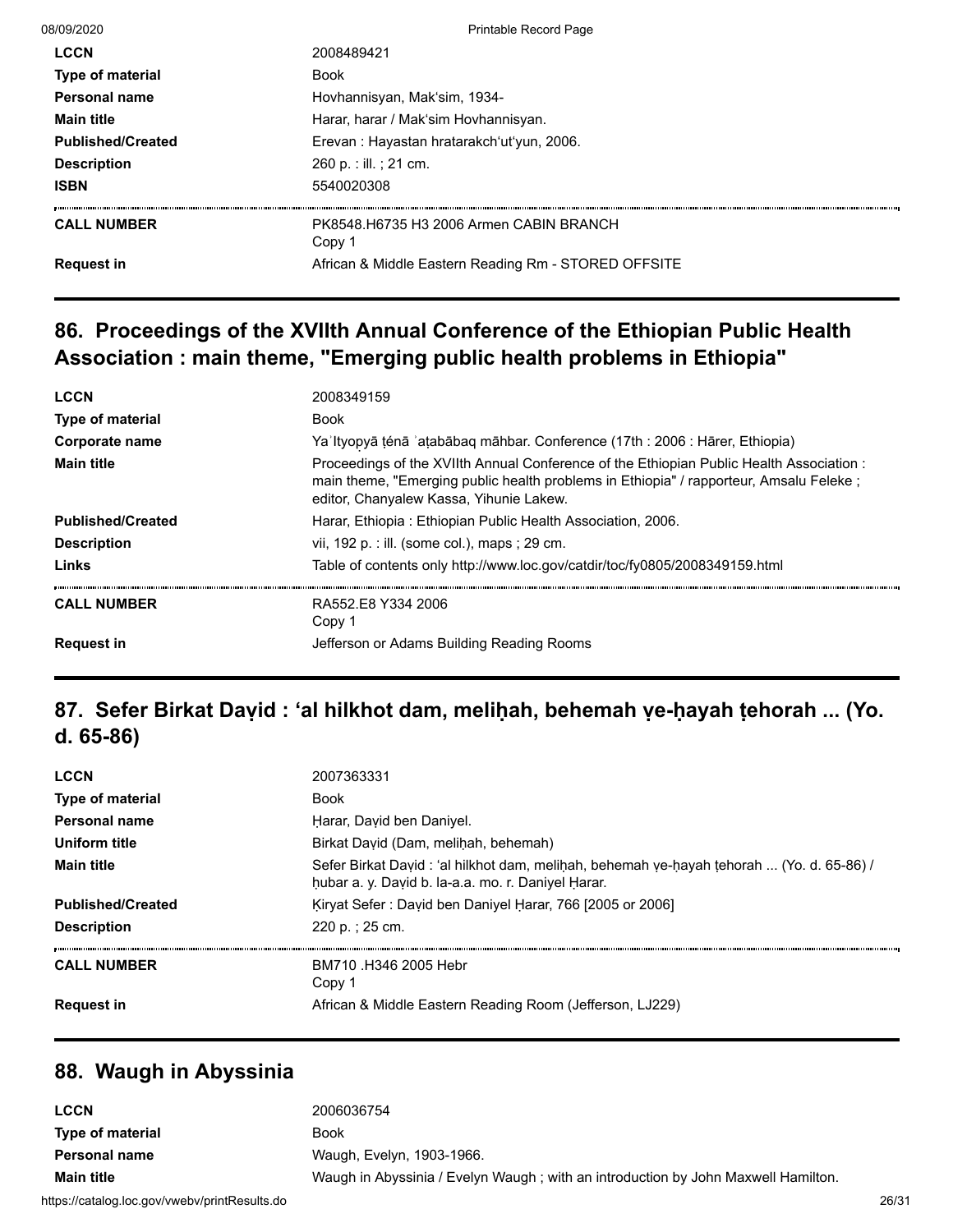| 08/09/2020               | <b>Printable Record Page</b>                                                 |
|--------------------------|------------------------------------------------------------------------------|
| <b>Edition</b>           | Louisiana pbk. ed.                                                           |
| <b>Published/Created</b> | Baton Rouge: Louisiana State University Press, 2007.                         |
| <b>Description</b>       | xxxii, 253 p.; 21 cm.                                                        |
| <b>ISBN</b>              | 9780807132517 (pbk.: alk. paper)<br>0807132519 (pbk.: alk. paper)            |
| Links                    | Table of contents only http://www.loc.gov/catdir/toc/ecip074/2006036754.html |
| <b>CALL NUMBER</b>       | DT387.8 W3 2007 FT MEADE<br>Copy 2                                           |
| <b>Request in</b>        | Jefferson or Adams Building Reading Rooms - STORED OFFSITE                   |
| <b>CALL NUMBER</b>       | DT387.8 W3 2007 CABIN BRANCH<br>Copy 1                                       |
| <b>Request in</b>        | Jefferson or Adams Building Reading Rooms - STORED OFFSITE                   |
|                          |                                                                              |

## **89. Ḥarari bālotāč : Harari - 'Englizeñā - 'Amāreñā : taqarārābi feči tergumenā mesāléwoč**

| <b>LCCN</b>              | 2012312100                                                                                                                                                                                                                                                                                                                                                   |
|--------------------------|--------------------------------------------------------------------------------------------------------------------------------------------------------------------------------------------------------------------------------------------------------------------------------------------------------------------------------------------------------------|
| Type of material         | <b>Book</b>                                                                                                                                                                                                                                                                                                                                                  |
| Personal name            | Edriss, Abdi-Khalil.                                                                                                                                                                                                                                                                                                                                         |
| <b>Main title</b>        | Harari bālotāč : Harari - 'Englizeñā - 'Amāreñā : tagarārābi feči tergumenā mesāléwoč /<br>Profésar 'Abdi Xalil 'Idris = Harari idioms : Harari-English-Amharic : transliterations,<br>translations and examples / Professor Abdi-Khalil Edriss with Haji Khalil Edriss Abouygn, Gesi<br>Abdulhafiz Mawi = Harari falitāwi 'anagāgaroč / 'Abdi Xalil 'Idris. |
| <b>Edition</b>           | Harar millennium ed.                                                                                                                                                                                                                                                                                                                                         |
| <b>Published/Created</b> | [Las Vegas]: International Publishers and Press, c2007.                                                                                                                                                                                                                                                                                                      |
| <b>Description</b>       | xiv, 217 p. : ill. ; 25 cm.                                                                                                                                                                                                                                                                                                                                  |
| <b>ISBN</b>              | 9780973256147 (Canada)<br>9789990890259 (World excluding North America)                                                                                                                                                                                                                                                                                      |
| <b>CALL NUMBER</b>       | PJ9293.Z5 E37 2007 Harari<br>Copy 1                                                                                                                                                                                                                                                                                                                          |
| <b>Request in</b>        | African & Middle Eastern Reading Room (Jefferson, LJ229)                                                                                                                                                                                                                                                                                                     |

# **90. Harar Jugal : historical quality to treasure**

| <b>LCCN</b>               | 2012311508                                                               |
|---------------------------|--------------------------------------------------------------------------|
| <b>Type of material</b>   | Book                                                                     |
| Personal name             | Edriss, Abdi-Khalil.                                                     |
| <b>Main title</b>         | Harar Jugal: historical quality to treasure / Abdi-Khalil Edriss.        |
| <b>Edition</b>            | Harar millennium ed.                                                     |
| <b>Published/Produced</b> | Canada ; Lilongwe, Malawi : A.-K. Edriss, 2007.<br>©2007                 |
| <b>Description</b>        | v, 147 pages : illustrations (chiefly color), maps, photographs ; 20 cm. |
| <b>ISBN</b>               | 9780973256154 (Canada)<br>097325615X (Canada)                            |
| <b>CALL NUMBER</b>        | MLCS 2016/44761 (H) CABIN BRANCH<br>Copy 1                               |
| <b>Request in</b>         | Jefferson or Adams Building Reading Rooms - STORED OFFSITE               |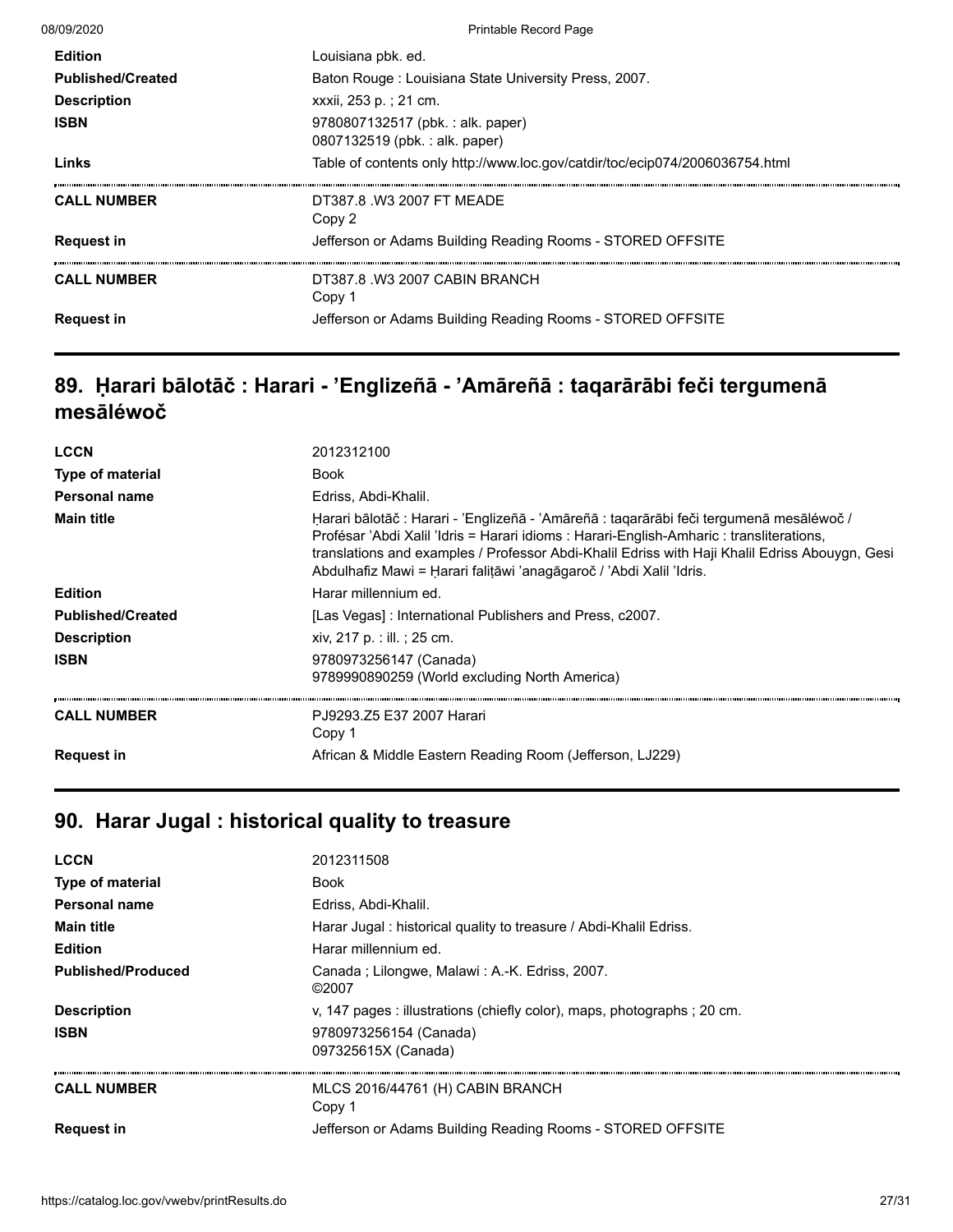#### **91. Harar : a cultural guide**

| <b>LCCN</b>              | 2008349415                                                                                                     |
|--------------------------|----------------------------------------------------------------------------------------------------------------|
| <b>Type of material</b>  | <b>Book</b>                                                                                                    |
| Personal name            | Vô Vân. David.                                                                                                 |
| <b>Main title</b>        | Harar : a cultural quide / text, David Vô Vân, Mohammed Jami Guleid ; in collaboration with,<br>Berhanu Abebe. |
| <b>Published/Created</b> | Addis Ababa: Shama Books, c2007.                                                                               |
| <b>Description</b>       | 99 p. : col. ill., col. maps : 23 cm.                                                                          |
| <b>ISBN</b>              | 9994400169                                                                                                     |
| <b>CALL NUMBER</b>       | DT390 H3 V68 2007 CABIN BRANCH<br>Copy 1                                                                       |
| <b>Request in</b>        | Jefferson or Adams Building Reading Rooms - STORED OFFSITE                                                     |

**92. Sefer She'elot u-teshuvot Rav Yosef ... asher hekhinam ... Rabenu Yosef Ḳatsabi** ve-nosfu 'alehem derashotay ... be-shem Derashot Rav Yosef ... ye-nosaf gam ... **derashot ... me-et Ḥayim Alfandari ... asher ḳera'am Or ha-Ḥayim ; ve-nosaf ʻal zeh** he'arot ... le-va'er divre rabenu ha-mehaber ... be-shem Va-yosef Ya'akov ... [me-et] **Yaʻaḳov Betsal'el Ḥarar.**

| <b>LCCN</b>              | 2010527178                                                                                                                                                                                                                                                                                                                                   |
|--------------------------|----------------------------------------------------------------------------------------------------------------------------------------------------------------------------------------------------------------------------------------------------------------------------------------------------------------------------------------------|
| <b>Type of material</b>  | <b>Book</b>                                                                                                                                                                                                                                                                                                                                  |
| Personal name            | Katsabi, Joseph.                                                                                                                                                                                                                                                                                                                             |
| Uniform title            | She'elot u-teshuvot Ray Yosef                                                                                                                                                                                                                                                                                                                |
| <b>Main title</b>        | Sefer She'elot u-teshuvot Rav Yosef  asher hekhinam  Rabenu Yosef Katsabi ve-nosfu<br>'alehem derashotav  be-shem Derashot Rav Yosef  ve-nosaf qam  derashot  me-et<br>Hayim Alfandari  asher kera'am Or ha-Hayim; ve-nosaf 'al zeh he'arot  le-va'er divre<br>rabenu ha-mehaber  be-shem Va-yosef Ya'akov  [me-et] Ya'akov Betsal'el Harar. |
| <b>Published/Created</b> | Yerushalayim : Ya'akov Betsal'el Harar, 770 [2009 or 2010]                                                                                                                                                                                                                                                                                   |
| <b>Description</b>       | 30, 648 p.; 28 cm.                                                                                                                                                                                                                                                                                                                           |
| <b>CALL NUMBER</b>       | BM522.59 A73 2009 Hebr<br>Copy 1                                                                                                                                                                                                                                                                                                             |
| <b>Request in</b>        | African & Middle Eastern Reading Room (Jefferson, LJ229)                                                                                                                                                                                                                                                                                     |

### **93. Heilige Stadt, Stadt der Heiligen : Ambivalenzen und Kontroversen islamischer Heiligkeit in Harar, Äthiopien**

| <b>LCCN</b>              | 2011402350                                                                                                                                                                                       |
|--------------------------|--------------------------------------------------------------------------------------------------------------------------------------------------------------------------------------------------|
| Type of material         | <b>Book</b>                                                                                                                                                                                      |
| Personal name            | Desplat, Patrick.                                                                                                                                                                                |
| <b>Main title</b>        | Heilige Stadt, Stadt der Heiligen : Ambivalenzen und Kontroversen islamischer Heiligkeit in<br>Harar, Äthiopien / Patrick Desplat ; mit einem Vorwort von Thomas Bierschenk und Georg<br>Stauth. |
| <b>Published/Created</b> | Köln : Köppe, c2010.                                                                                                                                                                             |
| <b>Description</b>       | 293 p. : col. ill., 2 maps ; 24 cm.                                                                                                                                                              |
| <b>ISBN</b>              | 9783896458247 (pbk.: alk. paper)                                                                                                                                                                 |
| <b>CALL NUMBER</b>       | BP189.33 .D47 2010 CABIN BRANCH                                                                                                                                                                  |

mang.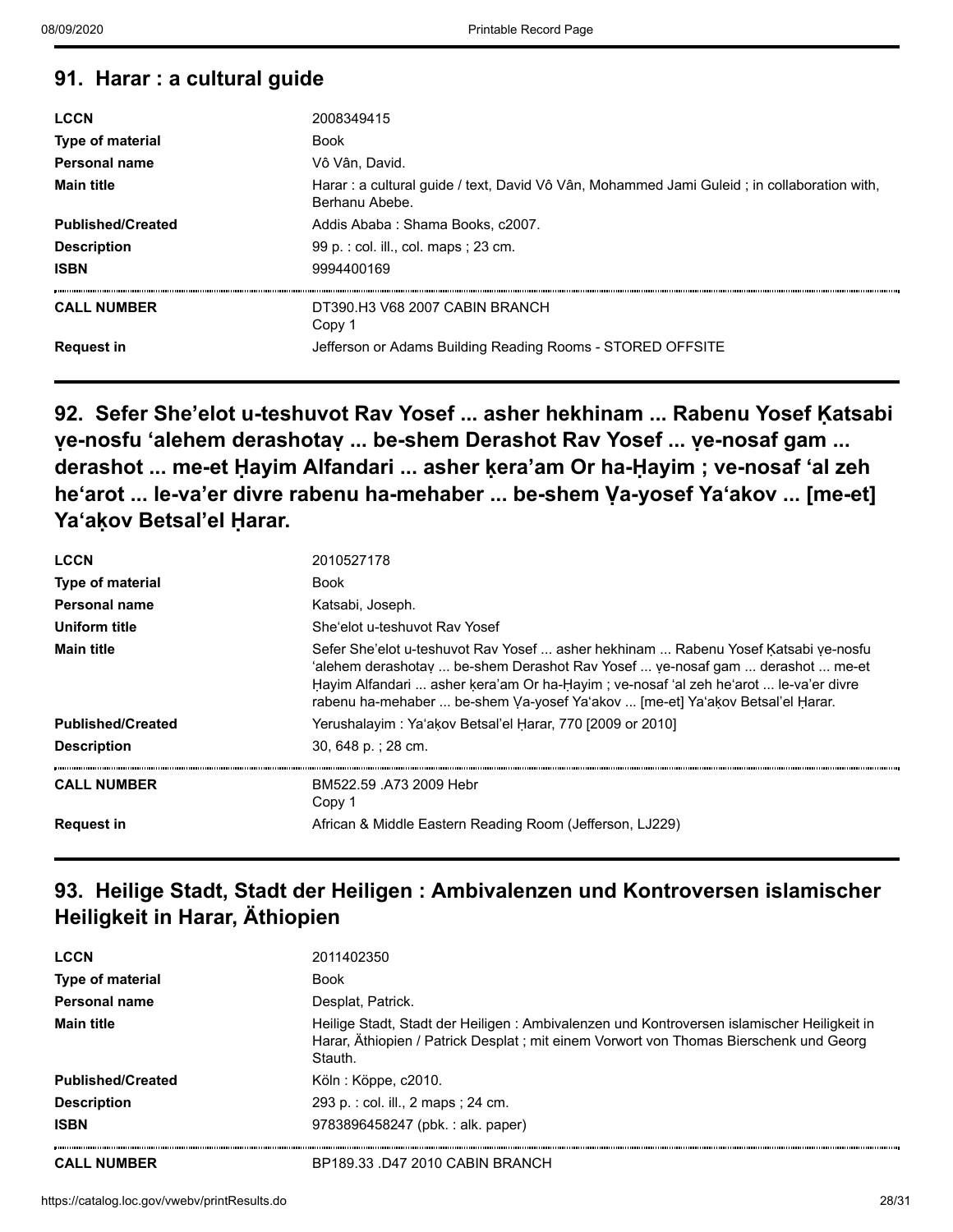## **94. From the Sahara to Samarkand : selected travel writings of Rosita Forbes, 1919- 1937**

| <b>LCCN</b>              | 2010006688                                                                                                                            |
|--------------------------|---------------------------------------------------------------------------------------------------------------------------------------|
| <b>Type of material</b>  | <b>Book</b>                                                                                                                           |
| Personal name            | Forbes, Rosita.                                                                                                                       |
| <b>Main title</b>        | From the Sahara to Samarkand: selected travel writings of Rosita Forbes, 1919-1937 / edited<br>with an introduction by Margaret Bald. |
| <b>Published/Created</b> | Mount Jackson, VA : Axios, c2010.                                                                                                     |
| <b>Description</b>       | xxxv, 369 p., [15] p. of plates : ill.; 23 cm.                                                                                        |
| <b>ISBN</b>              | 9781604190304 (pbk.)<br>1604190302 (pbk.)                                                                                             |
| <b>CALL NUMBER</b>       | DS9 F67 2010 FT MEADE<br>Copy 2                                                                                                       |
| <b>Request in</b>        | Jefferson or Adams Building Reading Rooms - STORED OFFSITE                                                                            |

#### **95. Seventeen trees, Africa**

| <b>Book</b>                                                  |
|--------------------------------------------------------------|
| Bogardus, Peter.                                             |
| Seventeen trees, Africa / photographs by Peter Bogardus.     |
| New York: Khelcom Press, 2011.                               |
| [55] leaves : ill. ; 42 x 53 cm.                             |
| Not available                                                |
| Rare Book/Special Collections Reading Room (Jefferson LJ239) |
|                                                              |

#### **96. 800,000 seconds in Harar**

| <b>LCCN</b>              | 2015624429                                                      |
|--------------------------|-----------------------------------------------------------------|
| Type of material         | Music Recording                                                 |
| Personal name            | Hausswolff, Carl Michael von, 1956- prf                         |
| <b>Main title</b>        | 800,000 seconds in Harar [sound recording] / CM von Hausswolff. |
| <b>Published/Created</b> | [United Kingdom]: Touch, p2011.                                 |
| <b>Description</b>       | 1 sound disc : digital ; $4 \frac{3}{4}$ in.                    |
| Publisher no.            | TO:82 Touch                                                     |
| <b>CALL NUMBER</b>       | SDC 53918<br>Copy 1                                             |
| <b>Request in</b>        | Request in advance in Rec Sound Ref Center (Madison, LM113)     |

#### **97. Bagenb yatāṭaračew qedus katamā**

| LCCN                                          | 2012312764                                                   |       |
|-----------------------------------------------|--------------------------------------------------------------|-------|
| Type of material                              | Film or Video                                                |       |
| <b>Main title</b>                             | Bagenb yatātaračew gedus katamā / dāyréktar, Biniyām Tašoma. |       |
| https://catalog.loc.gov/vwebv/printResults.do |                                                              | 29/31 |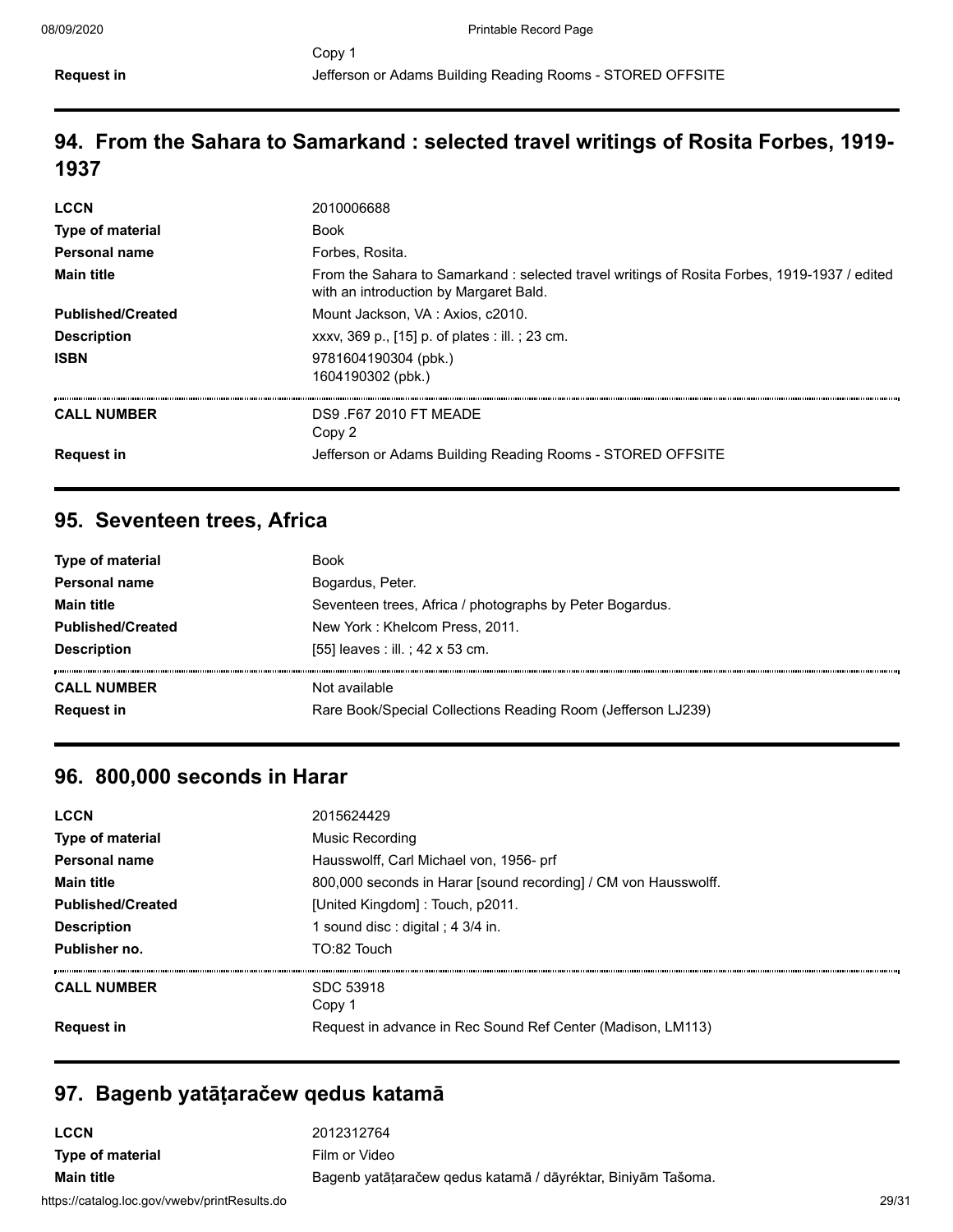| 08/09/2020               | <b>Printable Record Page</b>                                 |
|--------------------------|--------------------------------------------------------------|
| <b>Edition</b>           | [English language subtitled version].                        |
| <b>Published/Created</b> | [Addis Ababa] : Harar miliniyam, [2012]                      |
| <b>Description</b>       | 1 videodisc of 1 (DVD) : sd., col. ; 4 3/4 in. viewing copy  |
| <b>CALL NUMBER</b>       | Not available                                                |
| <b>Request in</b>        | Motion Picture/TV Reading Rm. By Appointment (Madison LM336) |
|                          |                                                              |

# **98. Muslim Ethiopia : the Christian legacy, identity politics and Islamic reformism**

| <b>LCCN</b>              | 2012042660                                                                                                                       |
|--------------------------|----------------------------------------------------------------------------------------------------------------------------------|
| Type of material         | <b>Book</b>                                                                                                                      |
| <b>Main title</b>        | Muslim Ethiopia : the Christian legacy, identity politics and Islamic reformism / edited by<br>Patrick Desplat and Terje Ostebo. |
| <b>Published/Created</b> | New York, NY: Palgrave Macmillan, 2013.                                                                                          |
| <b>Description</b>       | xii, 267 p. : ill., map ; 23 cm.                                                                                                 |
| <b>ISBN</b>              | 9781137325297 (hardcover: alk. paper)                                                                                            |
|                          |                                                                                                                                  |
| <b>CALL NUMBER</b>       | BP64.E8 M87 2013<br>Copy 2                                                                                                       |
| <b>Request in</b>        | Jefferson or Adams Building Reading Rooms                                                                                        |
| <b>Shelf Location</b>    | FLM2013 019702                                                                                                                   |
| <b>CALL NUMBER</b>       | BP64.E8 M87 2013 OVERFLOWA5S                                                                                                     |

#### **99. Yādalāl**

| <b>LCCN</b>              | 2013440371                                                          |
|--------------------------|---------------------------------------------------------------------|
| <b>Type of material</b>  | Music Recording                                                     |
| Personal name            | Hamalmāl 'Abāta.                                                    |
| <b>Main title</b>        | Yādalāl [sound recording] / Hamalmāl 'Abāta.                        |
| <b>Published/Created</b> | 'Adis 'Ababā : distributor only in Ethiopia Romario Records, [2013] |
| <b>Description</b>       | 1 sound disc : digital ; 4 3/4 in.                                  |
| <b>CALL NUMBER</b>       | SDC 74456<br>Copy 1                                                 |
| <b>Request in</b>        | Request in advance in Rec Sound Ref Center (Madison, LM113)         |
|                          |                                                                     |

## **100. Éthiopie : les règles d'un nouveau je : photographies, vidéos et sculptures contemporaines, peintures et objets anciens**

| <b>LCCN</b>              | 2014411237                                                                                                                                                                      |
|--------------------------|---------------------------------------------------------------------------------------------------------------------------------------------------------------------------------|
| <b>Type of material</b>  | <b>Book</b>                                                                                                                                                                     |
| Personal name            | Tubiana, Sylvie.                                                                                                                                                                |
| <b>Main title</b>        | Éthiopie : les règles d'un nouveau je : photographies, vidéos et sculptures contemporaines,<br>peintures et objets anciens / Sylvie Tubiana ; Mickaël Bethe-Selassié  [et al.]. |
| <b>Published/Created</b> | [Saint-Maur] : Éditions Sépia, c2013.                                                                                                                                           |
| <b>Description</b>       | 79 p. : ill. (chiefly col.) ; 25 cm.                                                                                                                                            |
| <b>ISBN</b>              | 9782842802196 (pbk.)<br>2842802195 (pbk.)                                                                                                                                       |